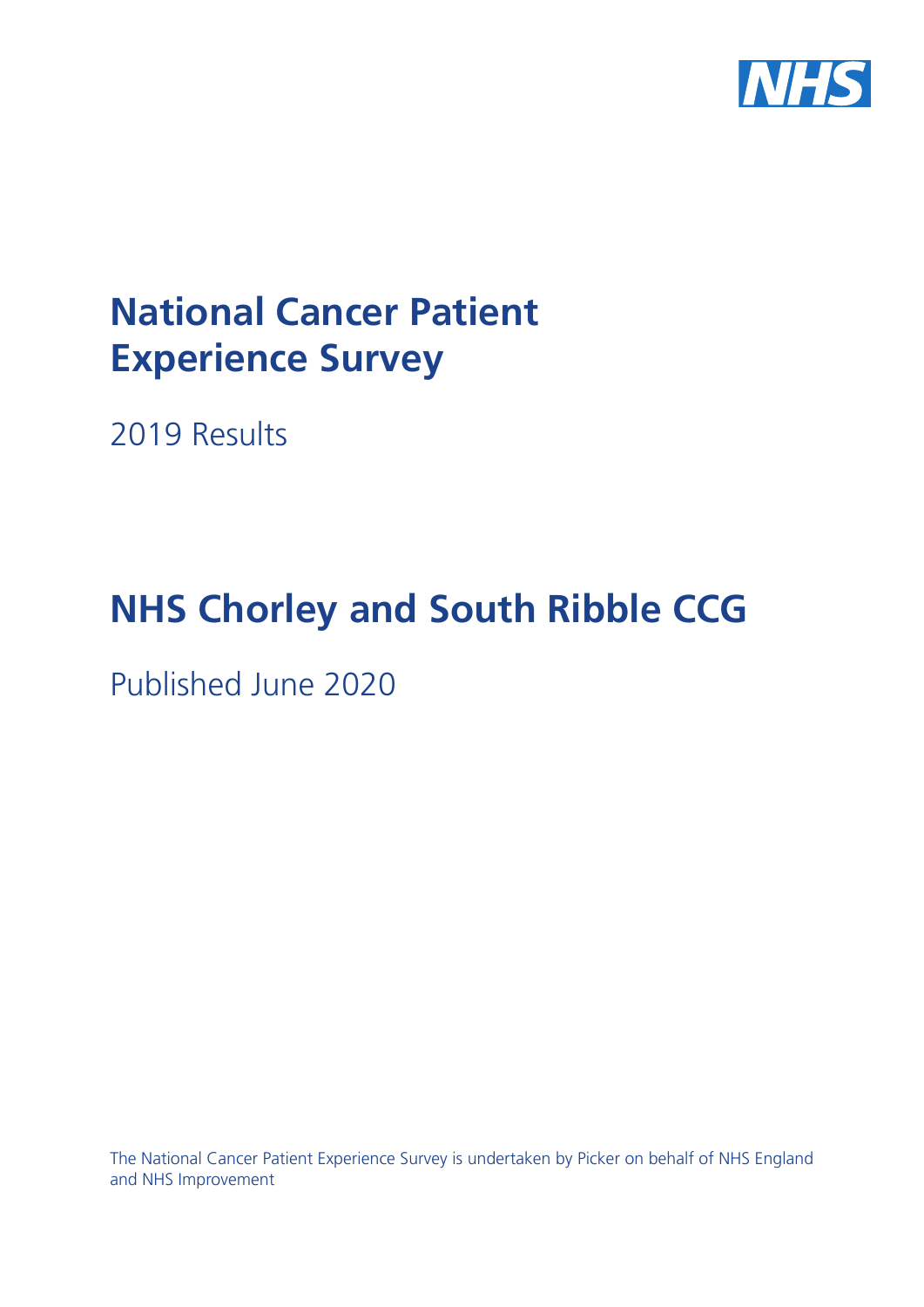# **Executive Summary** Case Mix Adjusted scores

#### **Cancer Dashboard Questions**

The following seven questions are included in phase 1 of the Cancer Dashboard developed by Public Health England and NHS England:

Q61. Patient's average rating of care scored from very poor to very good

| $\Omega$ | $\overline{2}$                                                | 3 | 5 | 6 | 7 | 8 | 9   | 10                                                                                            |
|----------|---------------------------------------------------------------|---|---|---|---|---|-----|-----------------------------------------------------------------------------------------------|
|          |                                                               |   |   |   |   |   | 8.8 |                                                                                               |
| 2%       |                                                               |   |   |   |   |   |     | Q18. Patient definitely involved as much as they wanted in decisions about care and treatment |
|          |                                                               |   |   |   |   |   |     | Q19. Patient given the name of a CNS who would support them through their treatment           |
| 86%      | Q20. Patient found it very or quite easy to contact their CNS |   |   |   |   |   |     |                                                                                               |
|          |                                                               |   |   |   |   |   |     | Q39. Patient always felt they were treated with respect and dignity while in hospital         |
|          | leaving hospital                                              |   |   |   |   |   |     | Q41. Hospital staff told patient who to contact if worried about condition or treatment after |
| 62%      | treatment                                                     |   |   |   |   |   |     | Q55. General practice staff definitely did everything they could to support patient during    |

### **Questions Outside Expected Range**

|                                                                                              |            | Case Mix Adjusted Scores   |                            |                   |
|----------------------------------------------------------------------------------------------|------------|----------------------------|----------------------------|-------------------|
|                                                                                              | 2019 Score | Lower<br>Expected<br>Range | Upper<br>Expected<br>Range | National<br>Score |
| Q10. Patient told they could bring a family member or friend when first told they had cancer | 85%        | 70%                        | 83%                        | 77%               |

|                                                                                     |            | Case Mix Adjusted Scores |                            |                   |
|-------------------------------------------------------------------------------------|------------|--------------------------|----------------------------|-------------------|
|                                                                                     | 2019 Score |                          | Upper<br>Expected<br>Range | National<br>Score |
| O5. Received all the information needed about the test                              | 90%        | 92%                      | 98%                        | 95%               |
| Q24. Hospital staff gave information on getting financial help or possible benefits | 53%        | 53%                      | 72%                        | 63%               |
| Q30. Hospital staff didn't talk in front of patient as if patient wasn't there      | 74%        | 77%                      | 90%                        | 84%               |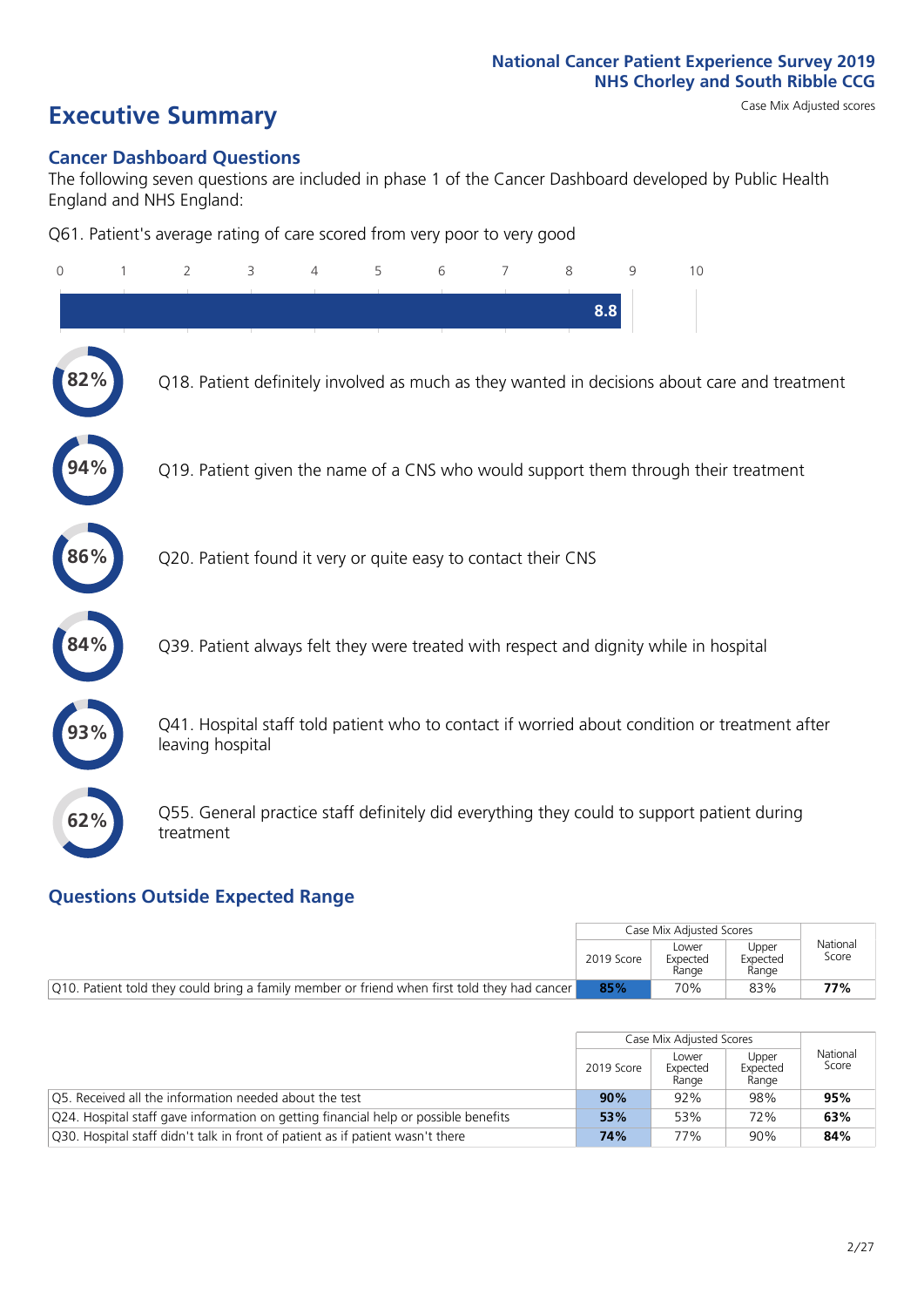## **Introduction**

The National Cancer Patient Experience Survey 2019 is the ninth iteration of the survey first undertaken in 2010. It has been designed to monitor national progress on cancer care; to provide information to drive local quality improvements; to assist commissioners and providers of cancer care; and to inform the work of the various charities and stakeholder groups supporting cancer patients.

The survey was overseen by a national Cancer Patient Experience Advisory Group. This Advisory Group set the principles and objectives of the survey programme and guided questionnaire development. The survey was commissioned and managed by NHS England. The survey provider, Picker, is responsible for designing, running and analysing the survey.

The 2019 survey involved 143 NHS Trusts. Out of 111,366 people, 67,858 people responded to the survey, yielding a response rate of 61%.

# **Methodology**

#### **Eligibility, eldwork and survey methods**

The sample for the survey included all adult (aged 16 and over) NHS patients, with a confirmed primary diagnosis of cancer, discharged from an NHS Trust after an inpatient episode or day case attendance for cancer related treatment in the months of April, May and June 2019. The fieldwork for the survey was undertaken between December 2019 and March 2020.

As in the previous four years, the survey used a mixed mode methodology. Questionnaires were sent by post, with two reminders where necessary, but also included an option to complete the questionnaire online. A Freephone helpline and email was available for respondents to opt out, ask questions about the survey, enable them to complete their questionnaire over the phone and provide access to a translation and interpreting facility for those whose first language was not English.

#### **Case-mix adjustment**

Both unadjusted and adjusted scores are presented in this report. Case-mix adjusted scores allows us to account for the impact that differing patient populations might have on results. By using the case-mix adjusted estimates we can obtain a greater understanding of how a CCG is performing given their patient population. The factors taken into account in this case-mix adjustment are gender, age, ethnic group, deprivation, and tumour group.

#### **Scoring methodology**

Fifty-two questions from the questionnaire are scored as these questions relate directly to patient experience. For all but one question (Q61), scores are presented as the percentage of positive responses out of all scored responses. For Q61, respondents rate their overall care on a scale of 0 to 10, of which the average was calculated for this question's presented score. The percentages in this report have been rounded to the nearest percentage point. Therefore, in some cases the figures do not appear to add up to 100%.

#### **Statistical significance**

In the reporting of 2019 results, appropriate statistical tests have been undertaken to identify unadjusted scores for which the change over time is 'statistically significant'. Thirty-seven scored questions in 2019 have been compared with those of 2018 and a statistically significant change between the two years has been reported where identified.

For the scored questions that are comparable beyond 2018, statistically significant change over the five years has also been reported where identified. A statistically significant difference means that the change in the result is very unlikely to have occurred by sampling variation.

#### **Suppression**

#### **Question-level suppression**

For scores where the base size per question is  $<$ 21, the score will be suppressed and replaced with an asterisk (\*). The base size will include neutral response options.

#### **Double suppression**

If any group within a particular sub-group breakdown (such as the tumour group breakdown) has <21 responses, then the figure for this particular group is suppressed and replaced with an asterisk (\*). If there is only one group within the sub-group breakdown that has <21 respondents, and is therefore suppressed, the group with the next lowest number of respondents is also supressed and replaced with an asterisk (\*) (regardless if it is greater than or less than 21).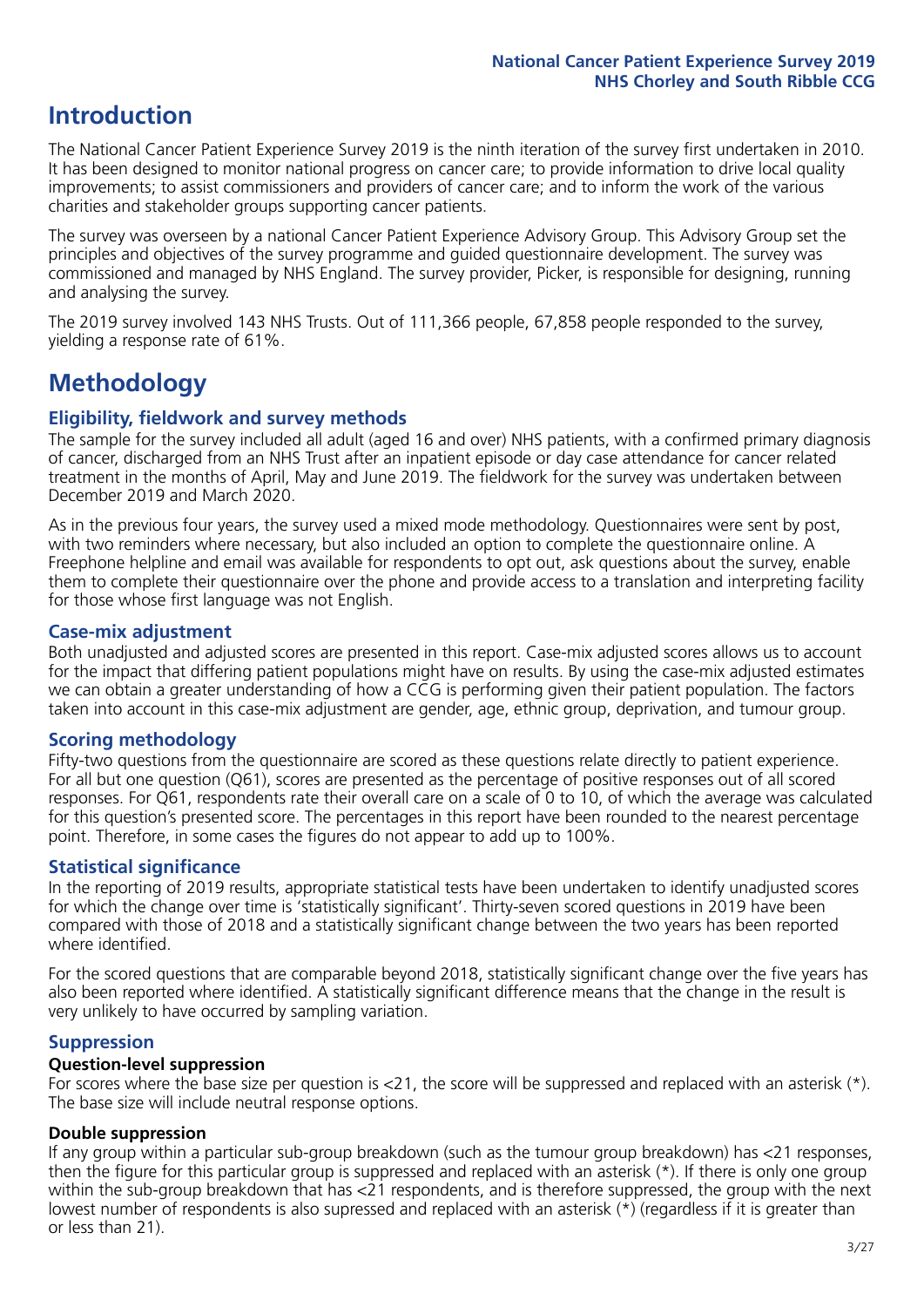# **Understanding the results**

This report shows how this CCG scored for each question in the survey, compared with national results and previous year's results. It is aimed at helping individual CCGs to understand their performance and identify areas for local improvement. Below is a description of the type of results presented within this report and how to understand them.

#### **Expected range charts**

The expected range charts in this report show a bar with the lowest and highest score received for each question nationally. Within this bar, an expected range is given (in grey) and a black diamond represents the actual score for this CCG.

CCGs whose score is above the upper limit of the expected range (in the dark blue) are positive outliers, with a score statistically significantly higher than the national mean. This indicates that the CCG performs better than what CCGs of the same size and demographics are expected to perform. The opposite is true if the score is below the lower limit of the expected range (in the light blue); these are negative outliers. For scores within the expected range (in the grey), the score is what we would expect given the CCG's size and demographics.

#### **Comparability tables**

The comparability tables show the 2018 and 2019 unadjusted scores for this CCG for each scored question. If there is a significant change from 2018 and 2019 or overall from 2015 to 2019, an arrow will be presented for the direction of change. The adjusted 2019 score will also be presented for each scored question along with the lower and upper expected range and national score. Scores above the upper limit of the expected range will be highlighted dark blue, scores below the lower limit of the expected range will be highlighted light blue, and scores within the lower and upper limit of the expected ranges will be highlighted grey.

#### **Tumour type tables**

The tumour type tables show the unadjusted scores for each scored question for each of the 13 tumour groups. The national score for that tumour group is also shown. Unadjusted scores for the same tumour type across different CCGs may not be comparable, as they do not account for the impact that differing patient populations might have on results. Central nervous system is abbreviated as 'CNS' and lower gastrointestinal tract is abbreviated as 'LGT' throughout this report.

#### **Year on year charts**

The year on year charts show five columns representing the unadjusted scores of the last five years (2015, 2016, 2017, 2018 and 2019) for each scored question.

#### **Notes on specific questions**

Following the development phase of the 2019 survey, several changes were made to the questionnaire. Six scored questions were amended (Q5, Q18, Q30, Q35, Q56 and Q60) and one non-scored question (Q29) was amended that impacted the comparability of questions Q30 to Q41. Of all questions changed or impacted by change, only Q60 is presented with historical comparisons; though the results should be interpreted with caution.

#### **Unadjusted data and case-mix adjusted data**

Unadjusted data should be used to see the actual responses from patients relating to the CCG. Case-mix adjusted data, together with expected ranges, should be used to understand whether the results are significantly higher or lower than national results taking account of the patient mix.

### **Further information**

This research was carried out in accordance with the international standard for organisations conducting social research (accreditation to ISO20252:2012; certificate number GB08/74322). The 2019 survey data has been produced and published in line with the Code of Practice for Official Statistics.

For more information on the methodology, please see the Technical Document. It can be viewed along with the 2019 questionnaire and survey quidance on the website at [www.ncpes.co.uk](https://www.ncpes.co.uk/supporting-documents). For all other outputs at National, Trust, CCG and Cancer Alliance level, please see the PDF reports, Excel tables and dashboards at [www.ncpes.co.uk.](https://www.ncpes.co.uk/current-results)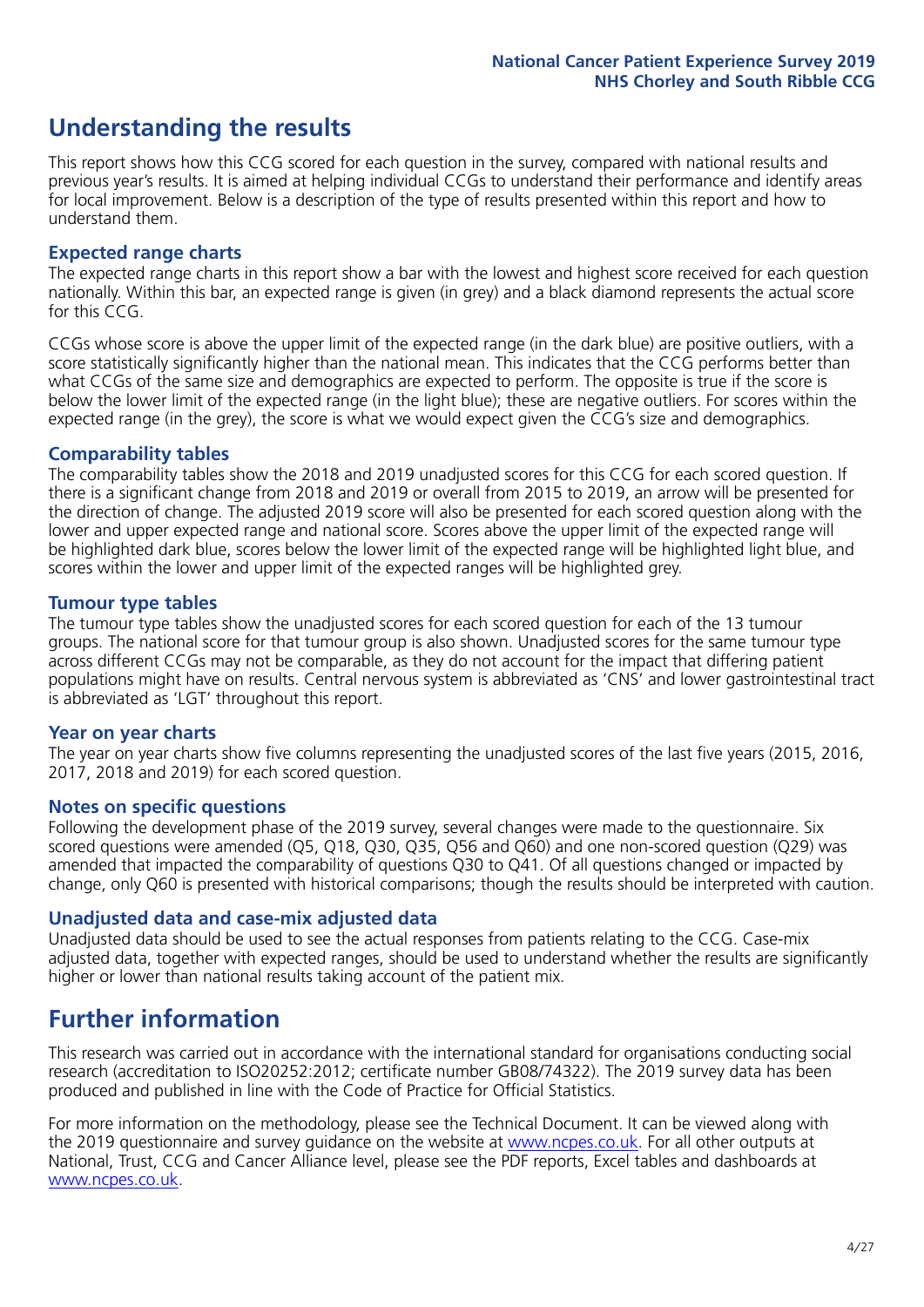### **Response Rate**

#### **Overall Response Rate**

224 patients responded out of a total of 351 patients, resulting in a response rate of 64%.

|            | Sample Size | Adjusted<br>Sample | Completed | Response Rate |
|------------|-------------|--------------------|-----------|---------------|
| <b>CCG</b> | 371         | 351                | 224       | 64%           |
| National   | 119,855     | 111.366            | 67.858    | 61%           |

#### **Respondents by Survey Type**

|                            | Number of<br>Respondents |
|----------------------------|--------------------------|
| Online                     | 19                       |
| Paper                      | 205                      |
| Phone                      |                          |
| <b>Translation Service</b> |                          |

#### **Respondents by Tumour Group**

|                      | Number of<br>Respondents |
|----------------------|--------------------------|
| <b>Brain / CNS</b>   | 2                        |
| <b>Breast</b>        | 50                       |
| Colorectal / LGT     | 27                       |
| Gynaecological       | 1 <sub>3</sub>           |
| Haematological       | 23                       |
| <b>Head and Neck</b> | 5                        |
| Lung                 | 14                       |
| Prostate             | 33                       |
| Sarcoma              | 1                        |
| Skin                 | 9                        |
| Upper Gastro         | 10                       |
| Urological           | 18                       |
| Other                | 19                       |

#### **Respondents by Age and Gender**

Respondents year of birth has been used to determine age. This information has been amalgamated into 8 age bands. The age and gender distribution for the CCG was as follows:

|        | Age 16-24 | Age 25-34 | Age 35-44 | Age 45-54  | Age 55-64 | Age 65-74 | Age 75-84 | Age 85+ | Total |
|--------|-----------|-----------|-----------|------------|-----------|-----------|-----------|---------|-------|
| Male   |           |           |           |            | 24        | 54        | 23        |         | 115   |
| Female |           |           |           | 1 ว<br>1 Z | 38        | 31        | 20        |         | 109   |
| Total  |           |           | 4         | 18         | 62        | 85        | 43        | 10      | 224   |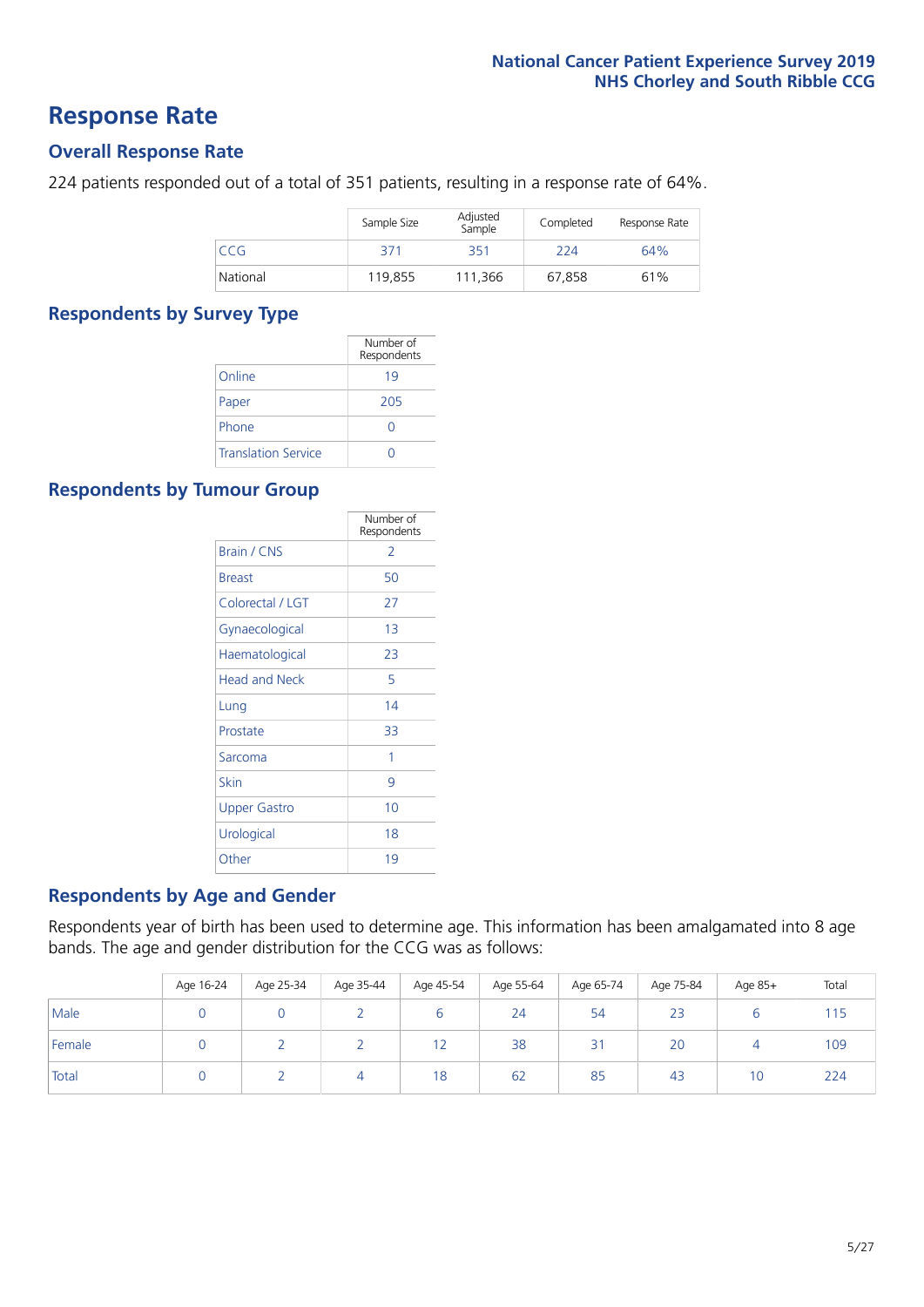# **Expected Range Charts**

| Lower Expected Range<br>Average                                                                                                                                                                                                                                                                                                                                                                                                                                                                                             |       |     |     | Upper Expected Range |     |     | Case Mix Adjusted Score |                   |                                                   |                                |          |  |
|-----------------------------------------------------------------------------------------------------------------------------------------------------------------------------------------------------------------------------------------------------------------------------------------------------------------------------------------------------------------------------------------------------------------------------------------------------------------------------------------------------------------------------|-------|-----|-----|----------------------|-----|-----|-------------------------|-------------------|---------------------------------------------------|--------------------------------|----------|--|
| <b>SEEING YOUR GP</b><br>Q1. Saw GP once or twice before being told they needed to go to<br>hospital<br>Q2. Patient thought they were seen as soon as necessary                                                                                                                                                                                                                                                                                                                                                             | 0%    | 10% | 20% | 30%                  | 40% | 50% | 60%                     | 70%               | 80% 90% 100%<br>82%<br>84%                        |                                |          |  |
| <b>DIAGNOSTIC TESTS</b><br>Q5. Received all the information needed about the test<br>Q6. The length of time waiting for the test to be done was about<br>right<br>Q7. Test results explained in completely understandable way                                                                                                                                                                                                                                                                                               | 0%    | 10% | 20% | 30%                  | 40% | 50% | 60%                     | 70%               | 80%<br>86%<br>78%                                 | 90%<br>90%                     | 100%     |  |
| <b>FINDING OUT WHAT WAS WRONG WITH YOU</b><br>Q10. Patient told they could bring a family member or friend when<br>first told they had cancer<br>Q11. Patient felt they were told sensitively that they had cancer<br>Q12. Patient completely understood the explanation of what was<br>wrong<br>Q13. Patient given easy to understand written information about<br>the type of cancer they had                                                                                                                             | 0%    | 10% | 20% | 30%                  | 40% | 50% | 60%                     | 70%<br>71%        | 80%<br>85%<br>$\color{black}\blacklozenge$<br>76% | 87%                            | 90% 100% |  |
| <b>DECIDING THE BEST TREATMENT FOR YOU</b><br>Q14. Patient felt that treatment options were completely explained<br>Q15. Patient felt possible side effects were definitely explained in<br>an understandable way<br>Q16. Patient definitely given practical advice and support in dealing<br>with side effects of treatment<br>Q17. Patient definitely told about side effects that could affect<br>them in the future<br>Q18. Patient definitely involved as much as they wanted in<br>decisions about care and treatment | 0%    | 10% | 20% | 30%                  | 40% | 50% | 60%<br>58%              | 70%<br>73%<br>70% | 80%<br>85%<br>82%                                 | 90%                            | 100%     |  |
| <b>CLINICAL NURSE SPECIALIST (CNS)</b><br>Q19. Patient given the name of a CNS who would support them<br>through their treatment<br>Q20. Patient found it very or quite easy to contact their CNS<br>Q21. Patient got understandable answers to important questions<br>all or most of the time                                                                                                                                                                                                                              | $0\%$ | 10% | 20% | 30%                  | 40% | 50% | 60%                     | 70%               | 80%                                               | 94%<br>$\bullet$<br>86%<br>90% | 90% 100% |  |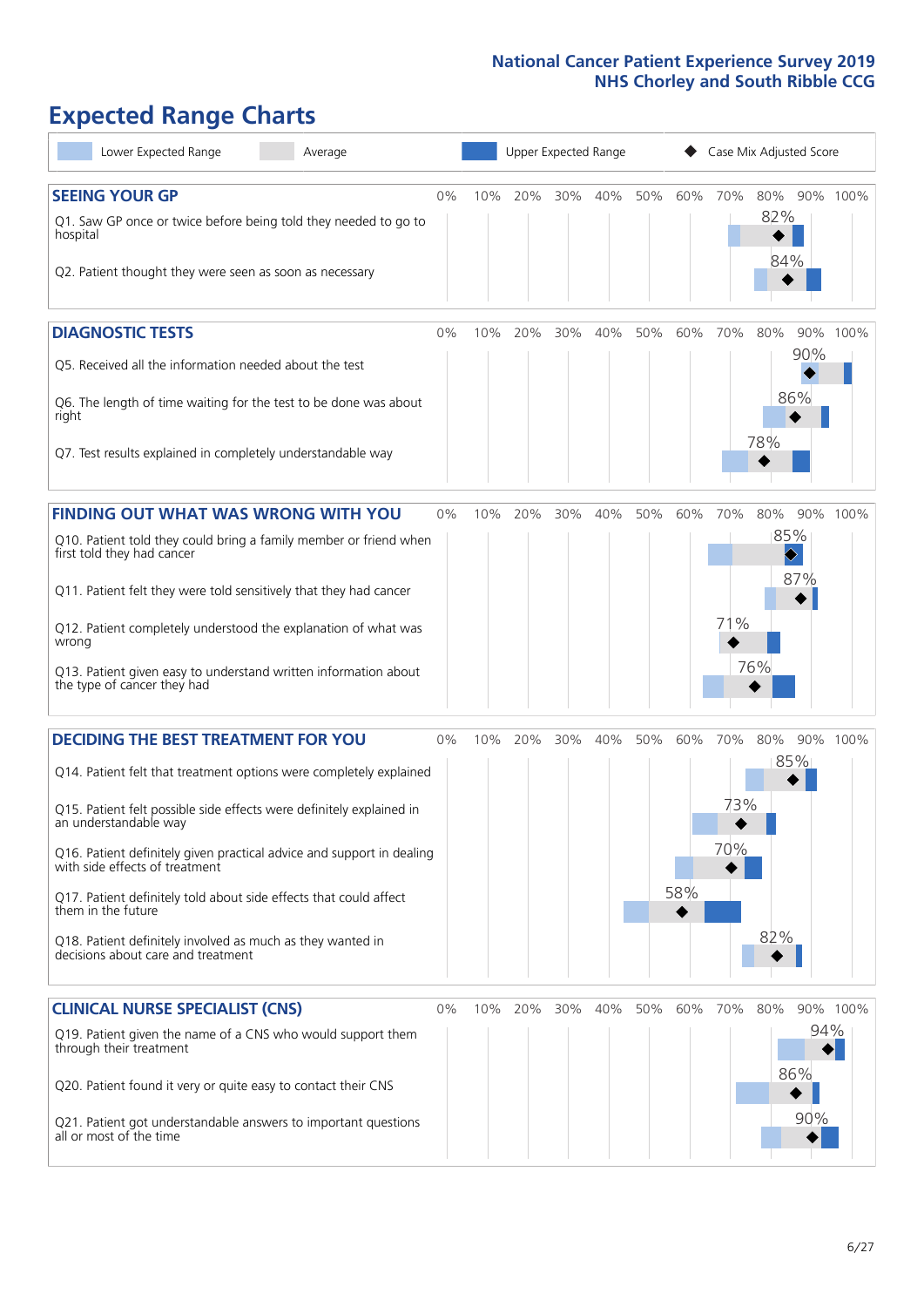# **Expected Range Charts**

| Lower Expected Range<br>Average                                                                                                                                                                                                                                                                                                                                                                                               |    |     |     |     | Upper Expected Range |            |     |         | Case Mix Adjusted Score  |     |          |
|-------------------------------------------------------------------------------------------------------------------------------------------------------------------------------------------------------------------------------------------------------------------------------------------------------------------------------------------------------------------------------------------------------------------------------|----|-----|-----|-----|----------------------|------------|-----|---------|--------------------------|-----|----------|
| <b>SUPPORT FOR PEOPLE WITH CANCER</b><br>Q22. Hospital staff gave information about support or self-help<br>groups for people with cancer<br>Q23. Hospital staff discussed or gave information about the impact<br>cancer could have on day to day activities<br>Q24. Hospital staff gave information on getting financial help or<br>possible benefits<br>Q25. Hospital staff told patient they could get free prescriptions | 0% | 10% | 20% | 30% | 40%                  | 50%<br>53% | 60% | 70%     | 80%<br>86%<br>83%<br>78% |     | 90% 100% |
| <b>OPERATIONS</b>                                                                                                                                                                                                                                                                                                                                                                                                             | 0% | 10% | 20% | 30% | 40%                  | 50%        | 60% | 70%     | 80%                      |     | 90% 100% |
| Q27. Beforehand, patient had all the information needed about the<br>operation                                                                                                                                                                                                                                                                                                                                                |    |     |     |     |                      |            |     |         |                          |     | 96%      |
| Q28. Afterwards, staff completely explained how operation had<br>gone in understandable way                                                                                                                                                                                                                                                                                                                                   |    |     |     |     |                      |            |     | 74%     |                          |     |          |
| <b>HOSPITAL CARE AS AN INPATIENT</b>                                                                                                                                                                                                                                                                                                                                                                                          | 0% | 10% | 20% | 30% | 40%                  | 50%        | 60% | 70% 80% |                          |     | 90% 100% |
| Q30. Hospital staff didn't talk in front of patient as if patient wasn't<br>there                                                                                                                                                                                                                                                                                                                                             |    |     |     |     |                      |            |     | 74%     | 81%                      |     |          |
| Q31. Patient had confidence and trust in all doctors treating them                                                                                                                                                                                                                                                                                                                                                            |    |     |     |     |                      |            |     |         |                          |     |          |
| Q32. Patient's family or someone close definitely felt able to talk to<br>a doctor                                                                                                                                                                                                                                                                                                                                            |    |     |     |     |                      |            |     | 69%     |                          |     |          |
| Q33. Patient had confidence and trust in all the ward nurses<br>treating them                                                                                                                                                                                                                                                                                                                                                 |    |     |     |     |                      |            |     | 69%     |                          |     |          |
| Q34. Patient thought there were always or nearly always enough<br>nurses on duty to care for them                                                                                                                                                                                                                                                                                                                             |    |     |     |     |                      |            | 60% |         |                          |     |          |
| Q35. All hospital staff asked patient what name they prefer to be<br>called by                                                                                                                                                                                                                                                                                                                                                |    |     |     |     |                      |            |     | 66%     |                          |     |          |
| Q36. Patient always given enough privacy when discussing<br>condition or treatment                                                                                                                                                                                                                                                                                                                                            |    |     |     |     |                      |            |     |         | 79%                      |     |          |
| Q37. Patient definitely found hospital staff to discuss worries or<br>fears during their inpatient visit                                                                                                                                                                                                                                                                                                                      |    |     |     |     |                      | 46%        |     |         |                          |     |          |
| Q38. Hospital staff definitely did everything they could to help<br>control pain                                                                                                                                                                                                                                                                                                                                              |    |     |     |     |                      |            |     |         | 77%                      |     |          |
| Q39. Patient always felt they were treated with respect and dignity<br>while in hospital                                                                                                                                                                                                                                                                                                                                      |    |     |     |     |                      |            |     |         | 84%                      |     |          |
| Q40. Patient given clear written information about what should or<br>should not do after leaving hospital                                                                                                                                                                                                                                                                                                                     |    |     |     |     |                      |            |     |         | 81%                      |     |          |
| Q41. Hospital staff told patient who to contact if worried about<br>condition or treatment after leaving hospital                                                                                                                                                                                                                                                                                                             |    |     |     |     |                      |            |     |         |                          | 93% |          |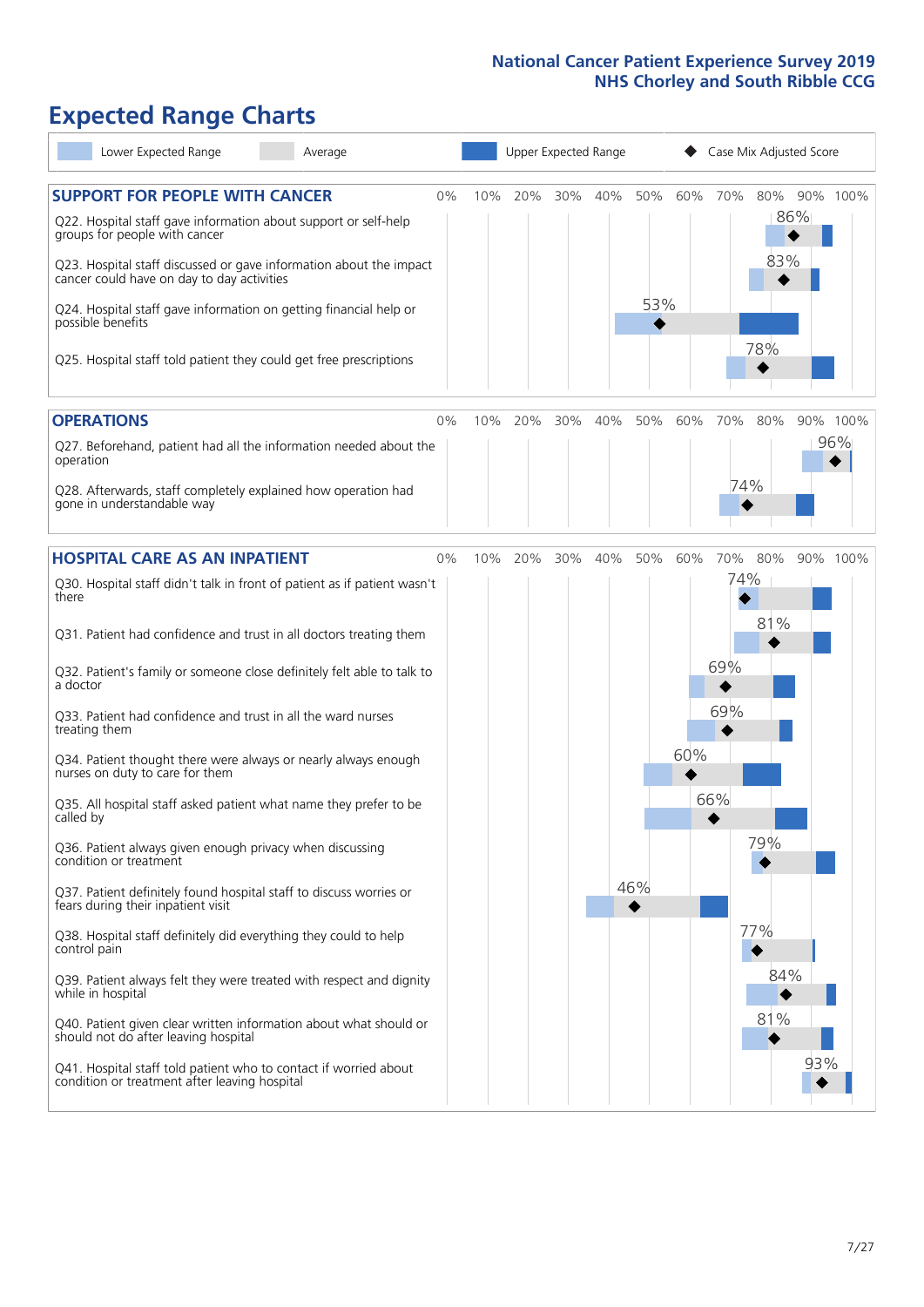# **Expected Range Charts**

| Lower Expected Range<br>Average                                                                                                                                                                                                                                                                                                                                                                                                                                                                                                                                                                                                                                                                        |       |     | Upper Expected Range |     |            |     |                          | Case Mix Adjusted Score |            |            |                 |
|--------------------------------------------------------------------------------------------------------------------------------------------------------------------------------------------------------------------------------------------------------------------------------------------------------------------------------------------------------------------------------------------------------------------------------------------------------------------------------------------------------------------------------------------------------------------------------------------------------------------------------------------------------------------------------------------------------|-------|-----|----------------------|-----|------------|-----|--------------------------|-------------------------|------------|------------|-----------------|
| <b>HOSPITAL CARE AS A DAY PATIENT / OUTPATIENT 0%</b><br>Q43. Patient definitely found hospital staff to discuss worries or<br>fears during their outpatient or day case visit<br>Q44. Cancer doctor had the right documents at patient's last<br>outpatient appointment<br>Q46. Beforehand patient completely had all information needed<br>about radiotherapy treatment<br>Q47. Patient completely given understandable information about<br>whether radiotherapy was working<br>Q49. Beforehand patient completely had all information needed<br>about chemotherapy treatment<br>Q50. Patient given enough information about whether<br>chemotherapy was working in a completely understandable way |       | 10% | 20%                  | 30% | 40%        | 50% | 60%<br>64%               | 70% 80%<br>72%          | 74%<br>82% | 94%<br>87% | 90% 100%        |
| <b>HOME CARE AND SUPPORT</b><br>Q51. Hospital staff definitely gave family or someone close all the<br>information needed to help care at home<br>Q52. Patient definitely given enough support from health or social<br>services during treatment<br>Q53. Patient definitely given enough support from health or social<br>services after treatment                                                                                                                                                                                                                                                                                                                                                    | 0%    | 10% | 20%                  | 30% | 40%        | 50% | 60%<br>61%<br>61%<br>56% | 70%                     | 80%        |            | 90% 100%        |
| <b>CARE FROM YOUR GENERAL PRACTICE</b><br>Q54. GP given enough information about patient's condition and<br>treatment<br>Q55. General practice staff definitely did everything they could to<br>support patient during treatment                                                                                                                                                                                                                                                                                                                                                                                                                                                                       | 0%    | 10% | 20%                  | 30% | 40%        | 50% | 60%<br>62%               | 70%                     | 80%        |            | 90% 100%<br>97% |
| <b>YOUR OVERALL NHS CARE</b><br>Q56. Different people treating and caring for patient always work<br>well together to give best possible care<br>Q57. Patient given a care plan<br>Q58. Overall the administration of care was good or very good<br>Q59. Patient felt length of time for attending clinics and<br>appointments for cancer was about right<br>Q60. Someone discussed with patient whether they would like to<br>take part in cancer research                                                                                                                                                                                                                                            | $0\%$ | 10% | 20%<br>24%           | 30% | 40%<br>44% | 50% | 60%                      | 70%<br>69%              | 80%<br>76% | 92%        | 90% 100%        |
| Q61. Patient's average rating of care scored from very poor to very<br>good                                                                                                                                                                                                                                                                                                                                                                                                                                                                                                                                                                                                                            | 0     |     | 2                    | 3   | 4          | 5   | 6                        | 7                       | 8          | 9<br>8.8   | 10              |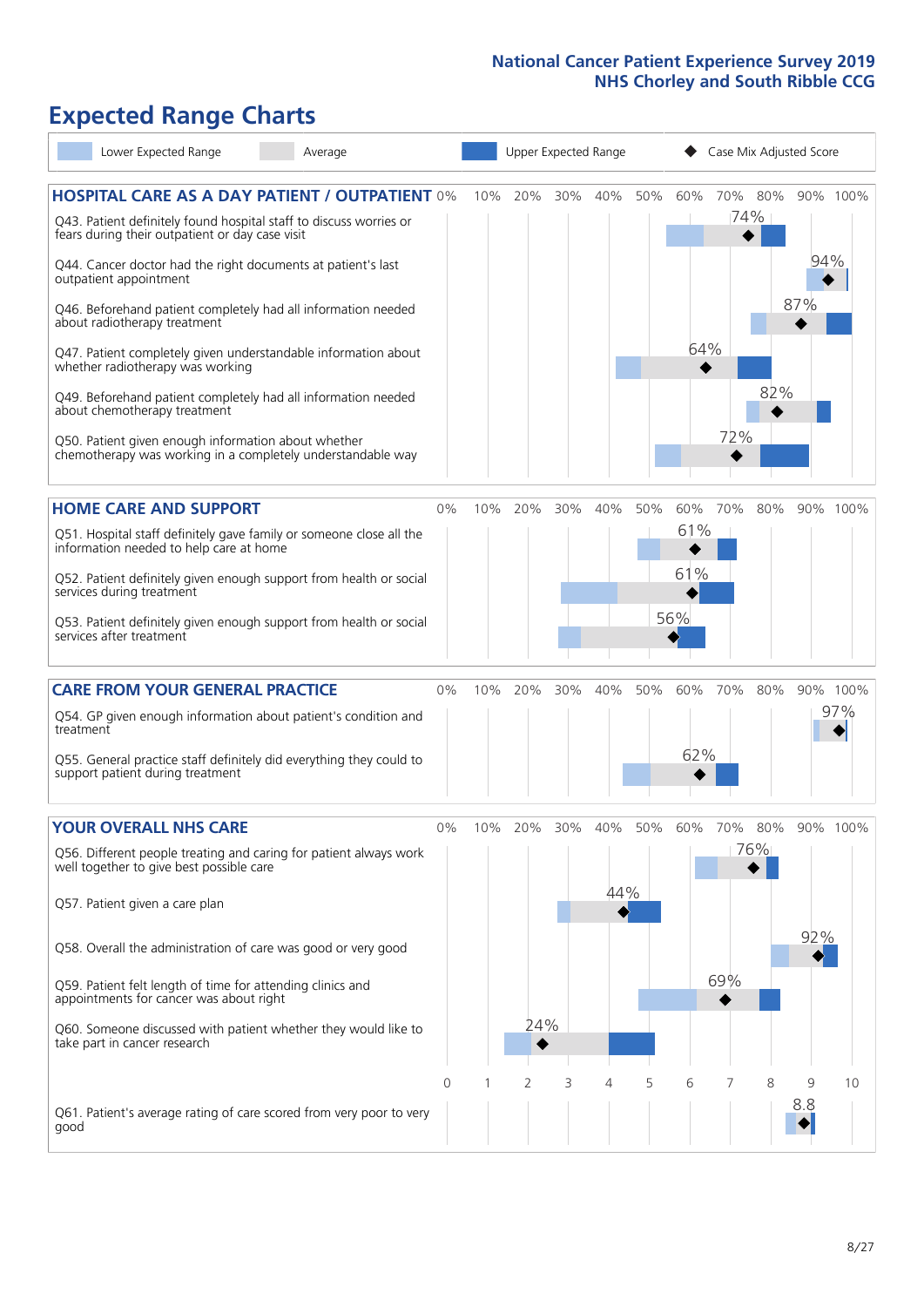# **Comparability Tables**

\* Indicates where a score has been suppressed because there are less than 21 responses.

\*\* No score available for 2018.

 $\triangle$  or  $\nabla$ 

Change 2018-2019: Indicates where 2019 score is significantly higher or lower than 2018 score Change Overall: Indicates significant change overall (2015, 2016, 2017, 2018 and 2019).

Adjusted Score below Lower Expected Range Adjusted Score between Upper and Lower Expected Ranges Adjusted Score above Upper Expected Range

|                                                                             | Unadjusted Scores<br>Case Mix Adjusted Scores |               |           |               |                                                    |         |               |                |                                     |                   |
|-----------------------------------------------------------------------------|-----------------------------------------------|---------------|-----------|---------------|----------------------------------------------------|---------|---------------|----------------|-------------------------------------|-------------------|
|                                                                             | 2018<br>n                                     | 2018<br>Score | 2019<br>n | 2019<br>Score | $\sqrt{(\text{Change})^2}$ Change<br>2018-<br>2019 | Overall | 2019<br>Score | Lower<br>Range | Upper<br>Expected Expected<br>Range | National<br>Score |
| <b>SEEING YOUR GP</b>                                                       |                                               |               |           |               |                                                    |         |               |                |                                     |                   |
| Q1. Saw GP once or twice before being told they needed to go<br>to hospital | 175                                           | 79%           | 158       | 84%           |                                                    |         | 82%           | 73%            | 85%                                 | 79%               |
| Q2. Patient thought they were seen as soon as necessary                     | 243                                           | 86%           | 222       | 85%           |                                                    |         | 84%           | 79%            | 89%                                 | 84%               |
| <b>DIAGNOSTIC TESTS</b>                                                     |                                               |               |           |               |                                                    |         |               |                |                                     |                   |

| <b>UMUNUSIN ILSIS</b>                                                     |      |     |     |     |  |  |     |     |     |     |  |  |
|---------------------------------------------------------------------------|------|-----|-----|-----|--|--|-----|-----|-----|-----|--|--|
| Q5. Received all the information needed about the test                    | $**$ | **  | -97 | 90% |  |  | 90% | 92% | 98% | 95% |  |  |
| Q6. The length of time waiting for the test to be done was<br>about right | 219  | 91% | 201 | 86% |  |  | 86% | 84% | 93% | 88% |  |  |
| Q7. Test results explained in completely understandable way               | 222  | 81% | 201 | 79% |  |  | 78% | 74% | 85% | 80% |  |  |

| <b>FINDING OUT WHAT WAS WRONG WITH YOU</b>                                                      |     |     |     |     |  |     |     |     |     |
|-------------------------------------------------------------------------------------------------|-----|-----|-----|-----|--|-----|-----|-----|-----|
| Q10. Patient told they could bring a family member or friend<br>when first told they had cancer | 235 | 87% | 216 | 85% |  | 85% | 70% | 83% | 77% |
| Q11. Patient felt they were told sensitively that they had cancer                               | 244 | 86% | 223 | 87% |  | 87% | 81% | 90% | 86% |
| Q12. Patient completely understood the explanation of what<br>was wrong                         | 242 | 77% | 220 | 72% |  | 71% | 67% | 79% | 73% |
| Q13. Patient given easy to understand written information<br>about the type of cancer they had  | 218 | 78% | 202 | 77% |  | 76% | 68% | 80% | 74% |

| <b>DECIDING THE BEST TREATMENT FOR YOU</b>                                                              |      |     |     |     |  |     |     |     |     |
|---------------------------------------------------------------------------------------------------------|------|-----|-----|-----|--|-----|-----|-----|-----|
| Q14. Patient felt that treatment options were completely<br>explained                                   | 223  | 84% | 198 | 86% |  | 85% | 78% | 89% | 83% |
| Q15. Patient felt possible side effects were definitely explained<br>in an understandable way           | 240  | 71% | 210 | 73% |  | 73% | 67% | 79% | 73% |
| Q16. Patient definitely given practical advice and support in<br>dealing with side effects of treatment | 235  | 64% | 211 | 71% |  | 70% | 61% | 74% | 67% |
| Q17. Patient definitely told about side effects that could affect<br>them in the future                 | 227  | 62% | 202 | 59% |  | 58% | 50% | 64% | 57% |
| Q18. Patient definitely involved as much as they wanted in<br>decisions about care and treatment        | $**$ | **  |     | 82% |  | 82% | 76% | 86% | 81% |

| <b>CLINICAL NURSE SPECIALIST (CNS)</b>                                                    |     |     |     |     |  |     |     |     |     |
|-------------------------------------------------------------------------------------------|-----|-----|-----|-----|--|-----|-----|-----|-----|
| Q19. Patient given the name of a CNS who would support them<br>through their treatment    | 241 | 94% | 211 | 94% |  | 94% | 88% | 96% | 92% |
| Q20. Patient found it very or quite easy to contact their CNS                             | 200 | 85% | 184 | 86% |  | 86% | 79% | 90% | 85% |
| Q21. Patient got understandable answers to important<br>questions all or most of the time | 191 | 87% | 175 | 91% |  | 90% | 83% | 92% | 87% |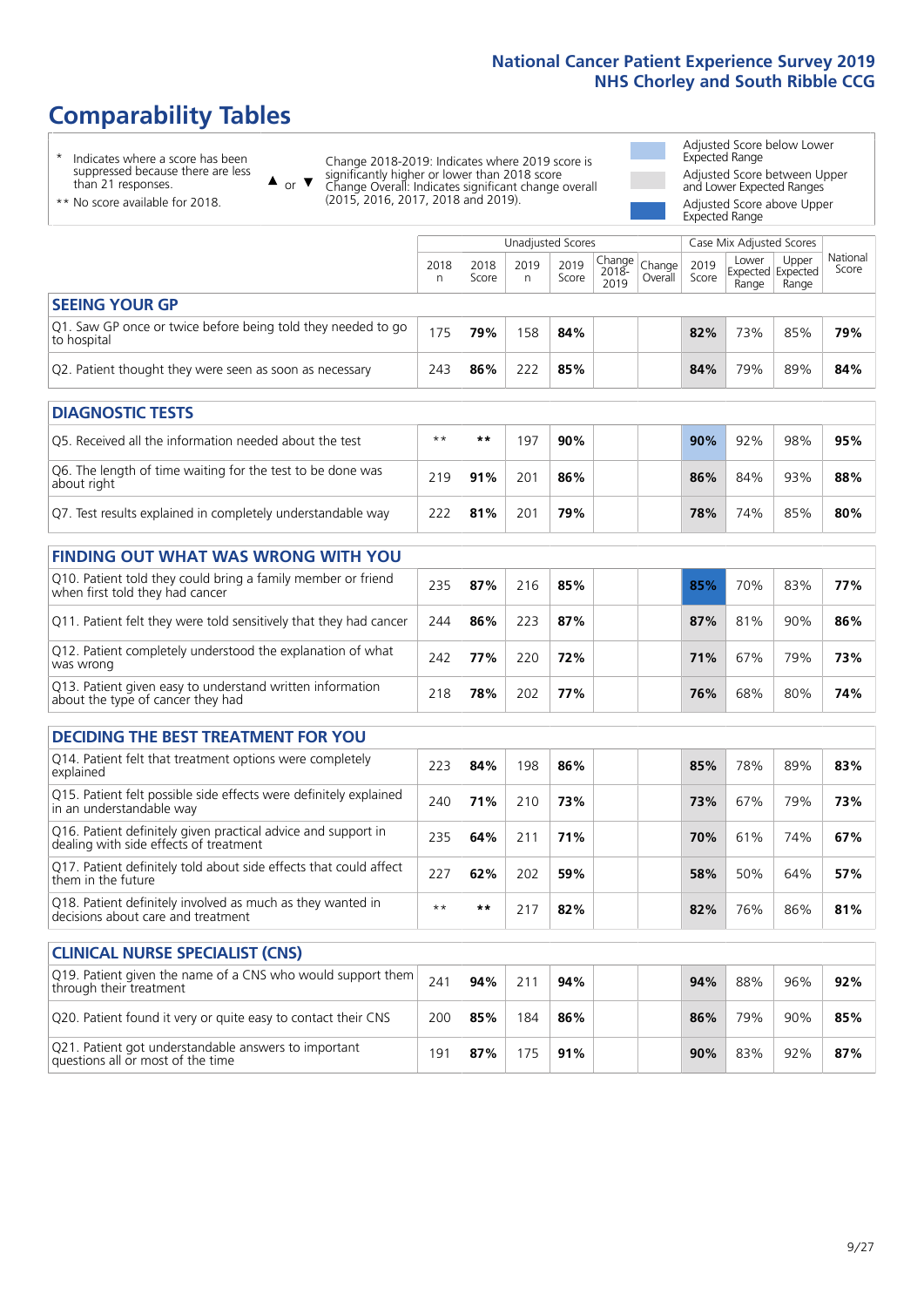# **Comparability Tables**

\* Indicates where a score has been suppressed because there are less than 21 responses.

\*\* No score available for 2018.

 $\triangle$  or  $\nabla$ 

Change 2018-2019: Indicates where 2019 score is significantly higher or lower than 2018 score Change Overall: Indicates significant change overall (2015, 2016, 2017, 2018 and 2019).

Adjusted Score below Lower Expected Range Adjusted Score between Upper and Lower Expected Ranges Adjusted Score above Upper Expected Range

|                                                                                                                   |              |               | <b>Unadjusted Scores</b> |               |                         |                   |               | Case Mix Adjusted Scores            |                |                   |
|-------------------------------------------------------------------------------------------------------------------|--------------|---------------|--------------------------|---------------|-------------------------|-------------------|---------------|-------------------------------------|----------------|-------------------|
|                                                                                                                   | 2018<br>n    | 2018<br>Score | 2019<br>n.               | 2019<br>Score | Change<br>2018-<br>2019 | Change<br>Overall | 2019<br>Score | Lower<br>Expected Expected<br>Range | Upper<br>Range | National<br>Score |
| <b>SUPPORT FOR PEOPLE WITH CANCER</b>                                                                             |              |               |                          |               |                         |                   |               |                                     |                |                   |
| Q22. Hospital staff gave information about support or self-help<br>groups for people with cancer                  | 188          | 91%           | 183                      | 87%           |                         |                   | 86%           | 83%                                 | 93%            | 88%               |
| Q23. Hospital staff discussed or gave information about the<br>impact cancer could have on day to day activities  | 170          | 87%           | 153                      | 84%           |                         |                   | 83%           | 78%                                 | 90%            | 84%               |
| Q24. Hospital staff gave information on getting financial help or<br>possible benefits                            | 114          | 61%           | 101                      | 52%           |                         |                   | 53%           | 53%                                 | 72%            | 63%               |
| Q25. Hospital staff told patient they could get free prescriptions                                                | 94           | 73%           | 84                       | 76%           |                         |                   | 78%           | 74%                                 | 90%            | 82%               |
| <b>OPERATIONS</b>                                                                                                 |              |               |                          |               |                         |                   |               |                                     |                |                   |
| Q27. Beforehand, patient had all the information needed about<br>the operation                                    | 147          | 98%           | 128                      | 96%           |                         |                   | 96%           | 93%                                 | 100%           | 96%               |
| Q28. Afterwards, staff completely explained how operation had<br>gone in understandable way                       | 146          | 82%           | 128                      | 75%           |                         |                   | 74%           | 72%                                 | 86%            | 79%               |
| <b>HOSPITAL CARE AS AN INPATIENT</b>                                                                              |              |               |                          |               |                         |                   |               |                                     |                |                   |
| Q30. Hospital staff didn't talk in front of patient as if patient<br>wasn't there                                 | $* *$        | **            | 117                      | 75%           |                         |                   | 74%           | 77%                                 | 90%            | 84%               |
| Q31. Patient had confidence and trust in all doctors treating<br>them                                             | $* *$        | $***$         | 117                      | 81%           |                         |                   | 81%           | 77%                                 | 90%            | 84%               |
| Q32. Patient's family or someone close definitely felt able to talk<br>to a doctor                                | $* *$        | $***$         | 106                      | 68%           |                         |                   | 69%           | 64%                                 | 81%            | 72%               |
| Q33. Patient had confidence and trust in all the ward nurses<br>treating them                                     | $\star\star$ | **            | 117                      | 68%           |                         |                   | 69%           | 66%                                 | 82%            | 74%               |
| Q34. Patient thought there were always or nearly always<br>enough nurses on duty to care for them                 | $* *$        | **            | 115                      | 60%           |                         |                   | 60%           | 56%                                 | 73%            | 64%               |
| Q35. All hospital staff asked patient what name they prefer to<br>be called by                                    | $* *$        | $***$         | 116                      | 65%           |                         |                   | 66%           | 60%                                 | 81%            | 71%               |
| Q36. Patient always given enough privacy when discussing<br>condition or treatment                                | $**$         | $***$         | 117                      | 78%           |                         |                   | 79%           | 78%                                 | 91%            | 85%               |
| Q37. Patient definitely found hospital staff to discuss worries or<br>fears during their inpatient visit          | $**$         | **            | 85                       | 46%           |                         |                   | 46%           | 41%                                 | 62%            | 52%               |
| Q38. Hospital staff definitely did everything they could to help<br>control pain                                  | $* *$        | **            | 98                       | 77%           |                         |                   | 77%           | 75%                                 | 90%            | 83%               |
| Q39. Patient always felt they were treated with respect and<br>dignity while in hospital                          | $***$        | **            | 117                      | 84%           |                         |                   | 84%           | 82%                                 | 94%            | 88%               |
| Q40. Patient given clear written information about what should<br>or should not do after leaving hospital         | $**$         | $***$         | 108                      | 81%           |                         |                   | 81%           | 79%                                 | 92%            | 86%               |
| Q41. Hospital staff told patient who to contact if worried about<br>condition or treatment after leaving hospital | $**$         | **            | 111                      | 93%           |                         |                   | 93%           | 90%                                 | 99%            | 94%               |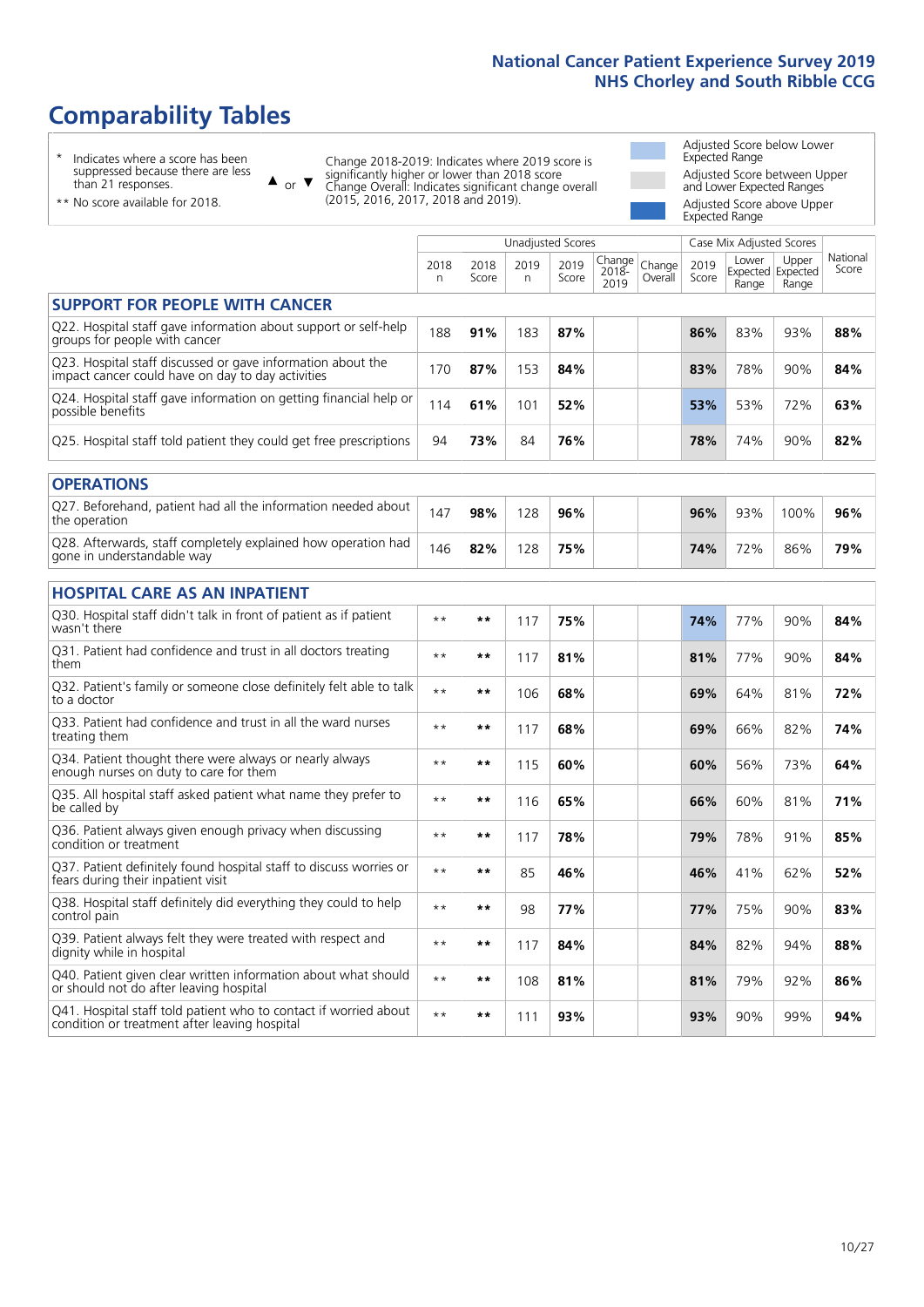# **Comparability Tables**

\* Indicates where a score has been suppressed because there are less than 21 responses.

\*\* No score available for 2018.

 $\triangle$  or  $\nabla$ 

Change 2018-2019: Indicates where 2019 score is significantly higher or lower than 2018 score Change Overall: Indicates significant change overall (2015, 2016, 2017, 2018 and 2019).

Adjusted Score below Lower Expected Range Adjusted Score between Upper and Lower Expected Ranges Adjusted Score above Upper Expected Range

|                                                                                                                       |              |               | <b>Unadjusted Scores</b> |               |                         |                   |               | Case Mix Adjusted Scores            |                |                   |
|-----------------------------------------------------------------------------------------------------------------------|--------------|---------------|--------------------------|---------------|-------------------------|-------------------|---------------|-------------------------------------|----------------|-------------------|
|                                                                                                                       | 2018<br>n    | 2018<br>Score | 2019<br>n                | 2019<br>Score | Change<br>2018-<br>2019 | Change<br>Overall | 2019<br>Score | Lower<br>Expected Expected<br>Range | Upper<br>Range | National<br>Score |
| <b>HOSPITAL CARE AS A DAY PATIENT / OUTPATIENT</b>                                                                    |              |               |                          |               |                         |                   |               |                                     |                |                   |
| Q43. Patient definitely found hospital staff to discuss worries or<br>fears during their outpatient or day case visit | 192          | 70%           | 157                      | 75%           |                         |                   | 74%           | 63%                                 | 78%            | 71%               |
| Q44. Cancer doctor had the right documents at patient's last<br>outpatient appointment                                | 216          | 98%           | 189                      | 94%           |                         |                   | 94%           | 93%                                 | 99%            | 96%               |
| Q46. Beforehand patient completely had all information needed<br>about radiotherapy treatment                         | 91           | 93%           | 82                       | 88%           |                         |                   | 87%           | 79%                                 | 94%            | 86%               |
| Q47. Patient completely given understandable information<br>about whether radiotherapy was working                    | 79           | 67%           | 65                       | 63%           |                         |                   | 64%           | 48%                                 | 72%            | 60%               |
| Q49. Beforehand patient completely had all information needed<br>about chemotherapy treatment                         | 123          | 84%           | 101                      | 82%           |                         |                   | 82%           | 77%                                 | 91%            | 84%               |
| Q50. Patient given enough information about whether<br>chemotherapy was working in a completely understandable way    | 109          | 61%           | 88                       | 72%           |                         |                   | 72%           | 58%                                 | 77%            | 68%               |
| <b>HOME CARE AND SUPPORT</b>                                                                                          |              |               |                          |               |                         |                   |               |                                     |                |                   |
| Q51. Hospital staff definitely gave family or someone close all<br>the information needed to help care at home        | 212          | 61%           | 187                      | 61%           |                         |                   | 61%           | 53%                                 | 67%            | 60%               |
| Q52. Patient definitely given enough support from health or<br>social services during treatment                       | 160          | 64%           | 121                      | 61%           |                         |                   | 61%           | 42%                                 | 62%            | 52%               |
| Q53. Patient definitely given enough support from health or<br>social services after treatment                        | 89           | 42%           | 67                       | 57%           |                         |                   | 56%           | 33%                                 | 57%            | 45%               |
| CARE FROM YOUR GENERAL PRACTICE                                                                                       |              |               |                          |               |                         |                   |               |                                     |                |                   |
| Q54. GP given enough information about patient's condition<br>and treatment                                           | 206          | 96%           | 176                      | 97%           |                         |                   | 97%           | 92%                                 | 98%            | 95%               |
| Q55. General practice staff definitely did everything they could<br>to support patient during treatment               | 157          | 56%           | 150                      | 63%           |                         |                   | 62%           | 50%                                 | 66%            | 58%               |
| <b>YOUR OVERALL NHS CARE</b>                                                                                          |              |               |                          |               |                         |                   |               |                                     |                |                   |
| Q56. Different people treating and caring for patient always                                                          |              |               |                          |               |                         |                   |               |                                     |                |                   |
| work well together to give best possible care                                                                         | $\star\star$ | **            | 211                      | 76%           |                         |                   | 76%           | 67%                                 | 79%            | 73%               |
| Q57. Patient given a care plan                                                                                        | 194          | 36%           | 177                      | 43%           |                         |                   | 44%           | 30%                                 | 45%            | 38%               |
| Q58. Overall the administration of care was good or very good                                                         | 248          | 90%           | 221                      | 91%           |                         |                   | 92%           | 85%                                 | 93%            | 89%               |
| Q59. Patient felt length of time for attending clinics and<br>appointments for cancer was about right                 | 247          | 66%           | 220                      | 70%           |                         |                   | 69%           | 62%                                 | 77%            | 69%               |
| Q60. Someone discussed with patient whether they would like<br>to take part in cancer research                        | 236          | 32%           | 207                      | 23%           |                         |                   | 24%           | 21%                                 | 40%            | 30%               |
| Q61. Patient's average rating of care scored from very poor to<br>very good                                           | 244          | 8.9           | 216                      | 8.8           |                         |                   | 8.8           | 8.6                                 | 9.0            | 8.8               |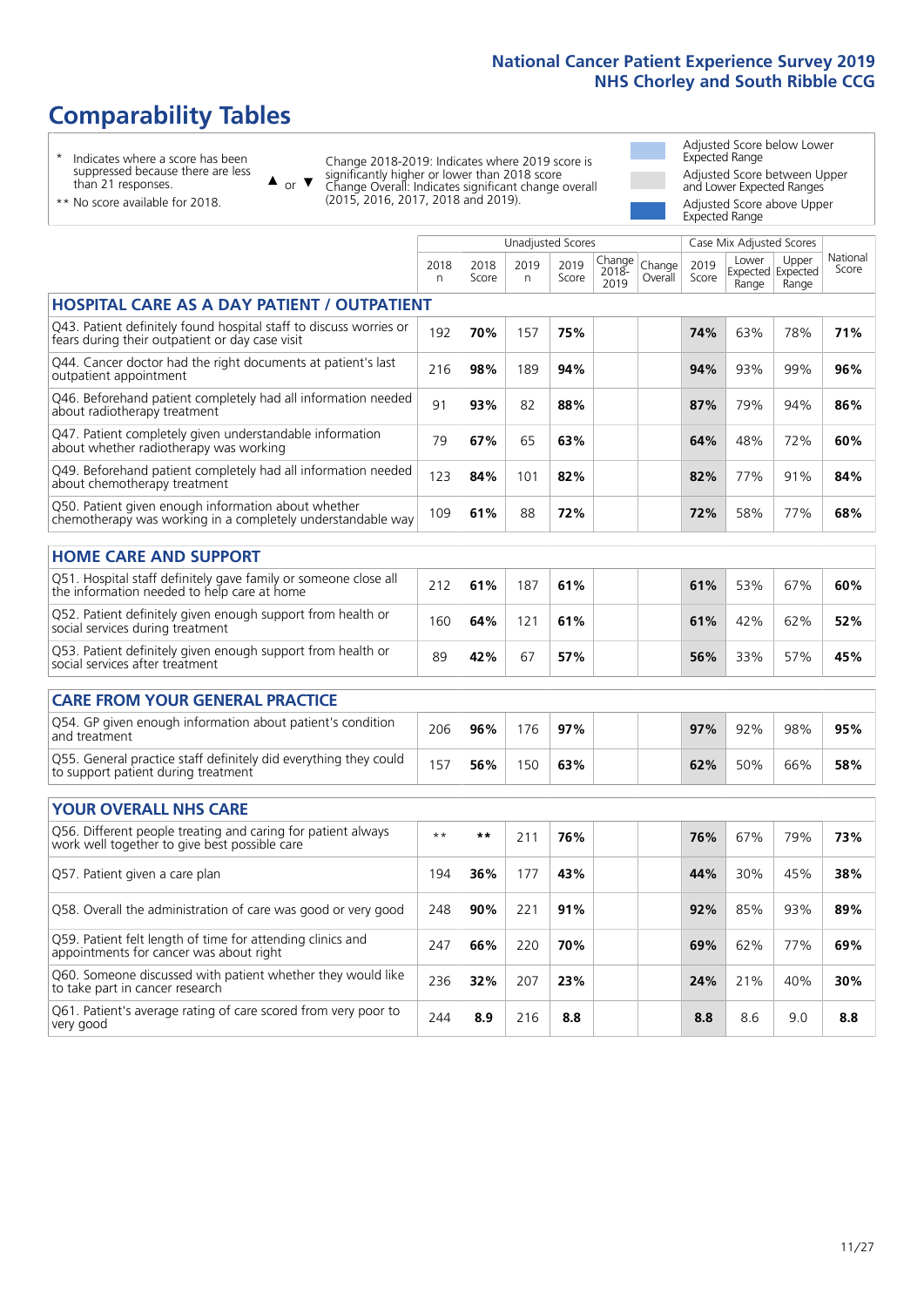# **Tumour Type Tables**

- \* Indicates where a score has been suppressed because there are less than 21 responses.
- n.a. Indicates that there were no respondents for that tumour group.

| <b>SEEING YOUR GP</b>                           |            |         |               |                   |                    |                |                  |                 | Tumour Group |         |         |                 |                                                 |         |                |
|-------------------------------------------------|------------|---------|---------------|-------------------|--------------------|----------------|------------------|-----------------|--------------|---------|---------|-----------------|-------------------------------------------------|---------|----------------|
|                                                 |            | Brain   | <b>Breast</b> | Colorectal<br>LGT | ᠊ᢛ<br>Gynaecologic | Haematological | Head and<br>Neck | Lung            | Prostate     | Sarcoma | Skin    | Upper<br>Gastro | –<br>Irologica                                  | Other   | All<br>Cancers |
| Q1. Saw GP once or twice before being told they | <b>CCG</b> |         | n.a. 100%     |                   | $\star$            | $\star$        | $\star$          | $\star$         | 81%          | $\star$ | $\star$ | $\star$         | $\star$                                         | $\star$ | 84%            |
| needed to go to hospital                        | National   | 59%     |               |                   | 94% 75% 77%        |                |                  | 67% 79% 71% 82% |              |         |         |                 | 71% 90% 74% 83% 74%                             |         | 79%            |
| Q2. Patient thought they were seen as soon as   | <b>CCG</b> | $\star$ |               | 96% 81%           |                    | 65%            | $\star$          | $\star$         | 91%          | $\star$ | $\star$ | $\star$         | $\star$                                         | $\star$ | 85%            |
| necessary                                       | National   | 79%     |               |                   |                    |                |                  |                 |              |         |         |                 | 89% 83% 81% 82% 81% 84% 86% 69% 85% 79% 85% 79% |         | 84%            |

#### **DIAGNOSTIC TESTS** Tumour Group

|                                                   |                                                                  | Brain   | <b>Breast</b> | Colorectal | ᄛ<br>Gynaecologic | Haematological | Head and<br>Neck | <b>Dung</b> | Prostate | Sarcoma | Skin    | Upper<br>Gastro | Irological              | Other   | All<br>Cancers |
|---------------------------------------------------|------------------------------------------------------------------|---------|---------------|------------|-------------------|----------------|------------------|-------------|----------|---------|---------|-----------------|-------------------------|---------|----------------|
| Q5. Received all the information needed about     | <b>CCG</b>                                                       | $\star$ |               | 93% 88%    | $\star$           | $\star$        | $\star$          | $\star$     | 93%      |         | $\star$ | $\star$         | $\star$                 | $\star$ | 90%            |
| the test                                          | National 93%                                                     |         |               | 95% 95%    | 93%               |                | 95% 93% 95% 95%  |             |          | 93%     | 96%     |                 | 95% 95%                 | 95%     | 95%            |
| Q6. The length of time waiting for the test to be | CCG                                                              | $\star$ | 95%           | 74%        | $\star$           | $\star$        | $\star$          | $\star$     | 97%      | $\star$ | $\star$ | $\star$         | $\star$                 | $\star$ | 86%            |
| done was about right                              | National 84% 91% 88% 86% 89% 88% 87% 87% 81% 87% 84% 87% 86% 88% |         |               |            |                   |                |                  |             |          |         |         |                 |                         |         |                |
| Q7. Test results explained in completely          | <b>CCG</b>                                                       | $\star$ |               | 93% 65%    | $\star$           | $\star$        | $\star$          | $\star$     | 90%      | $\star$ | $\star$ | $\star$         | $\star$                 | $\star$ | 79%            |
| understandable way                                | National 71% 83% 82% 77% 77% 79% 80% 80%                         |         |               |            |                   |                |                  |             |          |         |         |                 | 78% 84% 75% 80% 76% 80% |         |                |

| <b>FINDING OUT WHAT WAS WRONG WITH YOU</b>        |            |         |               |                       |                |               |                        |                 | <b>Tumour Group</b> |         |         |                 |            |         |                |
|---------------------------------------------------|------------|---------|---------------|-----------------------|----------------|---------------|------------------------|-----------------|---------------------|---------|---------|-----------------|------------|---------|----------------|
|                                                   |            | Brain   | <b>Breast</b> | olorectal<br>LGT<br>Û | Gynaecological | Haematologica | ad and<br>Neck<br>Head | Lung            | Prostate            | Sarcoma | Skin    | Upper<br>Gastro | Urological | Other   | All<br>Cancers |
| Q10. Patient told they could bring a family       | CCG        | $\star$ | 91%           | 92%                   |                | 91%           | $\star$                | $\star$         | 94%                 | $\star$ | $\star$ | $\star$         | $\star$    | $\star$ | 85%            |
| member or friend when first told they had cancer  | National   | 85%     | 82%           | 82%                   | 71%            | 71%           | 71%                    | 77%             | 79%                 | 73%     | 69%     | 76%             | 73%        | 75%     | 77%            |
| Q11. Patient felt they were told sensitively that | CCG        | $\star$ | 94%           | 89%                   |                | 83%           | $\ast$                 | $\star$         | 91%                 | $\star$ | $\star$ | $\star$         | $\star$    | $\star$ | 87%            |
| they had cancer                                   | National   | 79%     |               | 89% 87%               | 82%            |               |                        | 84% 87% 83% 86% |                     | 84%     | 89%     | 81%             | 84% 83%    |         | 86%            |
| Q12. Patient completely understood the            | <b>CCG</b> | $\star$ | 77%           | 62%                   |                | 52%           | $\ast$                 | $\star$         | 85%                 | $\star$ | $\star$ |                 | $\star$    | $\star$ | 72%            |
| explanation of what was wrong                     | National   | 66%     | 77%           | 79%                   | 73%            | 60%           | 78%                    | 76%             | 79%                 | 67%     | 80%     | 70%             | 77%        | 70%     | 73%            |
| Q13. Patient given easy to understand written     | CCG        | $\star$ | 82%           | 59%                   |                | 73%           | $\star$                | $\star$         | 97%                 | $\star$ | $\star$ | $\star$         | $\star$    | $\star$ | 77%            |
| information about the type of cancer they had     | National   | 66%     | 78%           | 73%                   | 71%            | 76%           | 69%                    | 67% 83%         |                     | 67%     | 84%     | 67%             | 74%        | 65%     | 74%            |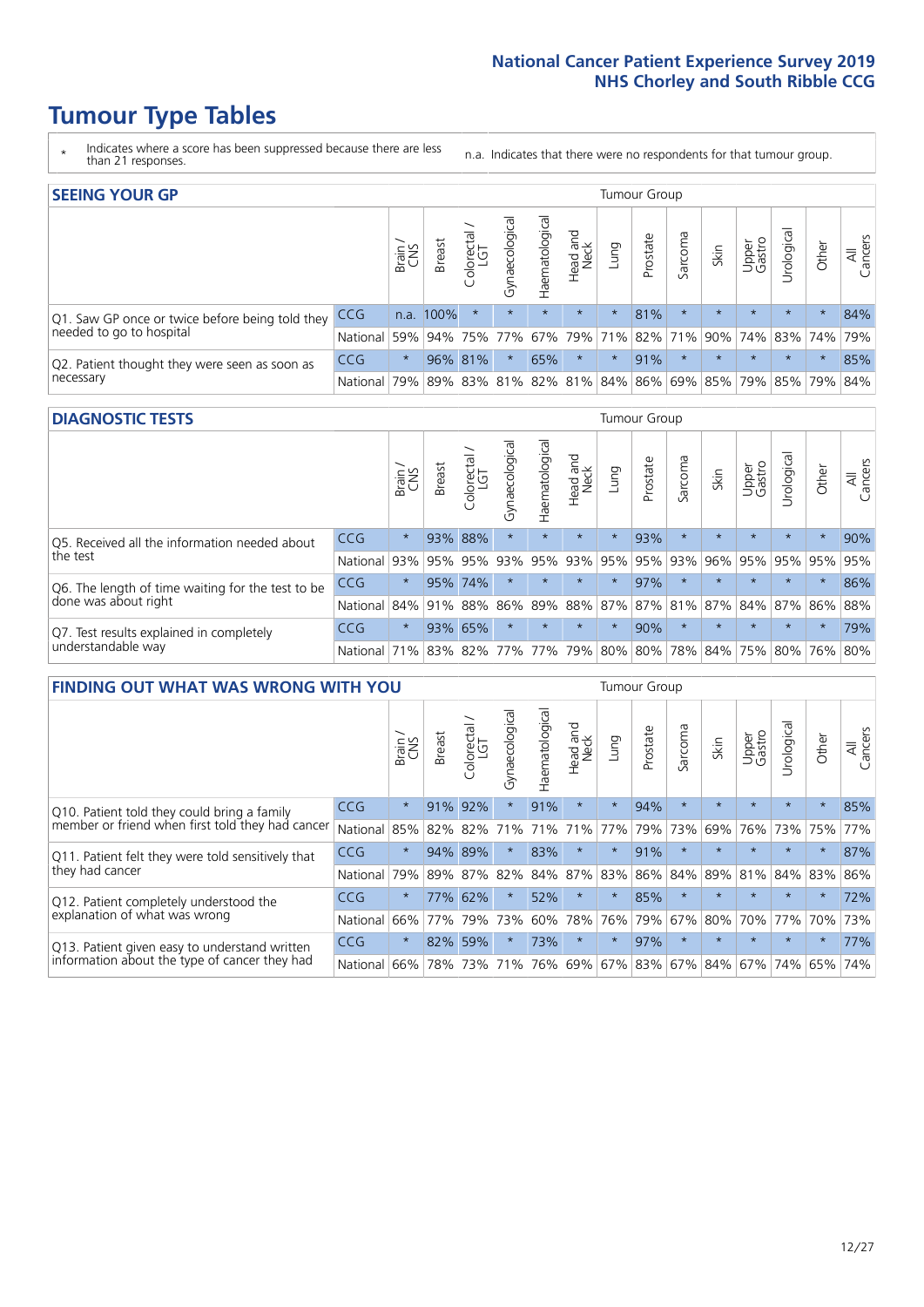# **Tumour Type Tables**

\* Indicates where a score has been suppressed because there are less than 21 responses.

n.a. Indicates that there were no respondents for that tumour group.

| <b>DECIDING THE BEST TREATMENT FOR YOU</b>         |            |         |               |                             |                |                |                        |         | <b>Tumour Group</b> |              |                                         |                 |            |         |                |
|----------------------------------------------------|------------|---------|---------------|-----------------------------|----------------|----------------|------------------------|---------|---------------------|--------------|-----------------------------------------|-----------------|------------|---------|----------------|
|                                                    |            | Brain   | <b>Breast</b> | olorectal.<br>LGT<br>$\cup$ | Gynaecological | Haematological | ad and<br>Neck<br>Head | Lung    | Prostate            | arcoma<br>vĀ | Skin                                    | Upper<br>Gastro | Jrological | Other   | All<br>Cancers |
| Q14. Patient felt that treatment options were      | CCG        | $\star$ | 87%           | 91%                         | $\star$        | 81%            | $\star$                | $\star$ | 94%                 | $\star$      | $\star$                                 | $\star$         | $\star$    | $\star$ | 86%            |
| completely explained                               | National   | 85%     | 85%           | 85%                         | 85%            | 82%            | 87%                    | 84%     | 83%                 | 83%          | 89%                                     | 81%             | 83%        | 79%     | 83%            |
| Q15. Patient felt possible side effects were       | <b>CCG</b> | $\star$ |               | 80% 65%                     | $\star$        | 57%            | $\ast$                 | $\star$ | 94%                 | $\star$      |                                         | $\star$         | $\star$    | $\star$ | 73%            |
| definitely explained in an understandable way      | National   | 69%     | 74%           | 76%                         | 75%            | 69%            | 73%                    | 74%     | 73%                 | 73%          | 77%                                     | 72%             | 71%        | 70%     | 73%            |
| Q16. Patient definitely given practical advice and | <b>CCG</b> | $\star$ | 81%           | 72%                         | $\star$        | 55%            | $\star$                | $\star$ | 84%                 | $\star$      | $\star$                                 | $\star$         | $\star$    | $\star$ | 71%            |
| support in dealing with side effects of treatment  | National   | 63%     | 70%           | 70%                         | 69%            | 65%            | 70%                    | 69%     | 65%                 | 66%          | 71%                                     | 66%             | 63%        | 64%     | 67%            |
| Q17. Patient definitely told about side effects    | <b>CCG</b> | $\star$ | 59%           | 57%                         |                | 32%            | $\star$                | $\star$ | 91%                 | $\star$      | $\star$                                 | $\star$         | $\star$    | $\star$ | 59%            |
| that could affect them in the future               | National   | 62%     | 57%           | 59%                         | 56%            | 51%            | 64%                    | 56%     | 66%                 | 54%          | 66%                                     | 53%             | 56%        | 52%     | 57%            |
| Q18. Patient definitely involved as much as they   | CCG        | $\star$ | 88%           | 77%                         | $\star$        | 70%            | $\star$                | $\star$ | 91%                 | $\star$      | $\star$                                 | $\star$         | $\star$    | $\star$ | 82%            |
| wanted in decisions about care and treatment       | National   | 79%     |               |                             |                |                |                        |         |                     |              | 81% 83% 81% 80% 81% 81% 84% 81% 87% 79% |                 | 79%        | 78% 81% |                |

#### **CLINICAL NURSE SPECIALIST (CNS)** Tumour Group

|                                             |            | Brain   | <b>Breast</b> | Colorectal<br>LGT | $\sigma$<br>Gynaecologic | Haematological | Head and<br>Neck        | Lung    | Prostate | Sarcoma | Skin    | Upper<br>Gastro | Urologica       | Other   | All<br>Cancers |
|---------------------------------------------|------------|---------|---------------|-------------------|--------------------------|----------------|-------------------------|---------|----------|---------|---------|-----------------|-----------------|---------|----------------|
| Q19. Patient given the name of a CNS who    | <b>CCG</b> | $\star$ | 98%           | 96%               |                          | 95%            | $\star$                 | $\star$ | 97%      | n.a.    |         | $\star$         | $\star$         | $\star$ | 94%            |
| would support them through their treatment  | National   | 95%     | 95%           | 92%               | 95%                      | 92%            | 91%                     | 94%     | 91%      | 91%     | 91%     | 93%             | 85%             | 89%     | 92%            |
| Q20. Patient found it very or quite easy to | <b>CCG</b> | $\star$ |               | 80% 84%           | $\star$                  | $\star$        | $\star$                 | $\star$ | 92%      | n.a.    |         | $\star$         | $\star$         | $\star$ | 86%            |
| contact their CNS                           | National   | 86%     | 84%           | 88%               | 85%                      |                | 87% 86% 86%             |         | 80%      | 86%     | 90%     | 85%             | 83% 83% 85%     |         |                |
| Q21. Patient got understandable answers to  | CCG        | $\star$ |               | 90% 83%           | $\star$                  | $\star$        | $\star$                 | $\star$ | 96%      | n.a.    | $\star$ | $\star$         | $\star$         | $\star$ | 91%            |
| important questions all or most of the time | National   | 82%     | 87%           | 89%               |                          |                | 86% 89% 88% 86% 87% 87% |         |          |         | 93%     |                 | 86% 87% 86% 87% |         |                |

| <b>SUPPORT FOR PEOPLE WITH CANCER</b>                                                             |            |         |               |                        |                |                |                        |          | Tumour Group |              |         |                 |           |         |                |
|---------------------------------------------------------------------------------------------------|------------|---------|---------------|------------------------|----------------|----------------|------------------------|----------|--------------|--------------|---------|-----------------|-----------|---------|----------------|
|                                                                                                   |            | Brain   | <b>Breast</b> | olorectal.<br>LGT<br>Ũ | Gynaecological | Haematological | ad and<br>Neck<br>Head | Lung     | Prostate     | arcoma<br>ιñ | Skin    | Upper<br>Gastro | Jrologica | Other   | All<br>Cancers |
| Q22. Hospital staff gave information about<br>support or self-help groups for people with         | <b>CCG</b> | $\star$ | 96%           | $\star$                | $\star$        | $\star$        | $\star$                | $\star$  | 90%          | $\star$      | $\star$ | $\star$         | $\star$   | $\star$ | 87%            |
| cancer                                                                                            | National   | 92%     | 92%           | 88%                    | 87%            | 86%            | 88%                    | 87%      | 91%          | 86%          | 90%     | 88%             | 81%       | 83%     | 88%            |
| Q23. Hospital staff discussed or gave information<br>about the impact cancer could have on day to | CCG        | $\star$ | 94%           | $\star$                | $\star$        | $\star$        | $\star$                | $^\star$ | 100%         | $\star$      | $\star$ | $\star$         | $\star$   | $\star$ | 84%            |
| day activities                                                                                    | National   | 84%     | 86%           | 85%                    | 82%            | 84%            | 84%                    | 83%      | 88%          | 81%          | 86%     | 83%             | 78%       | 79%     | 84%            |
| Q24. Hospital staff gave information on getting                                                   | CCG        | $\star$ | 76%           | $\star$                | $\star$        | $\star$        | $\star$                | $\star$  | $\star$      | $\star$      | $\star$ | $\star$         | $\star$   | $\star$ | 52%            |
| financial help or possible benefits                                                               | National   | 78%     | 68%           | 61%                    | 66%            | 61%            | 67%                    | 72%      | 55%          | 64%          | 60%     | 64%             | 47%       | 59%     | 63%            |
| Q25. Hospital staff told patient they could get                                                   | <b>CCG</b> | $\star$ | 77%           | $\star$                | $\star$        | $\star$        | $\star$                | $\star$  | $\star$      | $\star$      | $\star$ | $\star$         | $\star$   | $\ast$  | 76%            |
| free prescriptions                                                                                | National I | 82%     |               | 81% 83%                | 79%            | 87%            |                        |          | 84% 86% 80%  | 78%          | 71%     | $84\%$          | 73%       | 81%     | 82%            |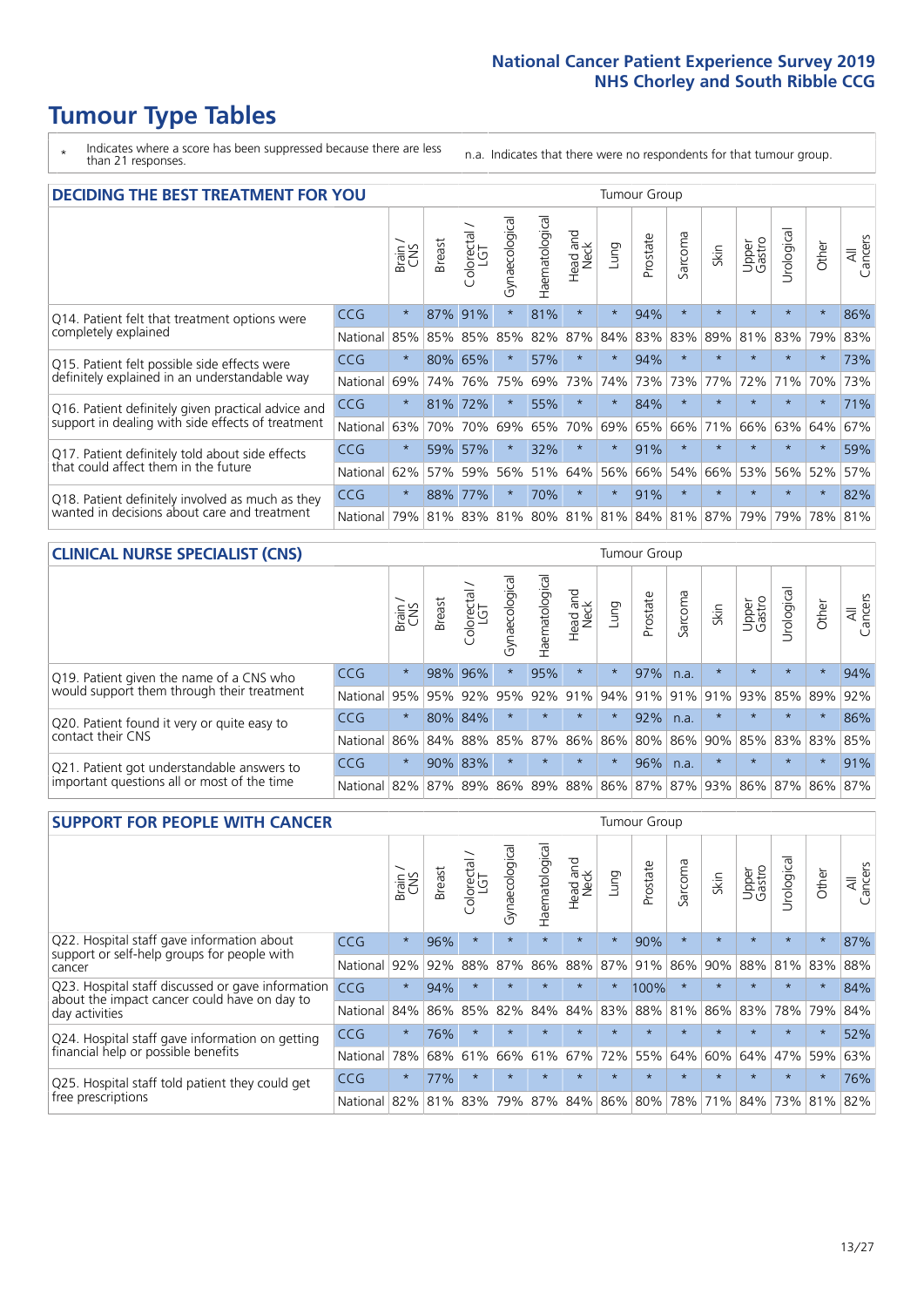# **Tumour Type Tables**

- \* Indicates where a score has been suppressed because there are less than 21 responses.
- n.a. Indicates that there were no respondents for that tumour group.

| <b>OPERATIONS</b>                                |              |         |               |                       |                    |                |                  |                                             | Tumour Group |         |         |                 |            |         |                |
|--------------------------------------------------|--------------|---------|---------------|-----------------------|--------------------|----------------|------------------|---------------------------------------------|--------------|---------|---------|-----------------|------------|---------|----------------|
|                                                  |              | Brain   | <b>Breast</b> | olorectal<br>LGT<br>Ü | ᠊ᢛ<br>Gynaecologic | Haematological | Head and<br>Neck | Lung                                        | Prostate     | Sarcoma | Skin    | Upper<br>Gastro | Urological | Other   | All<br>Cancers |
| Q27. Beforehand, patient had all the information | CCG          | $\star$ |               | 97% 100%              | $\star$            |                | $\star$          | $\star$                                     | $\star$      | n.a.    | $\star$ | $\star$         | $\star$    | $\star$ | 96%            |
| needed about the operation                       | National     | 96%     | 97%           | 96%                   |                    |                |                  | 96% 94% 96% 95% 97% 95% 96% 96% 95% 95% 95% |              |         |         |                 |            |         | 96%            |
| Q28. Afterwards, staff completely explained how  | <b>CCG</b>   | $\star$ |               | 81% 81%               | $\star$            | $\star$        | $\star$          | $\star$                                     | $\star$      | n.a.    | $\star$ | $\star$         | $\star$    | $\star$ | 75%            |
| operation had gone in understandable way         | National 76% |         |               | 79% 83%               |                    |                |                  | 79% 78% 79% 79% 78% 80% 82% 79% 76% 77%     |              |         |         |                 |            |         | 79%            |

#### **HOSPITAL CARE AS AN INPATIENT** Tumour Group

|                                                                                                  |            | Brain   | <b>Breast</b> | Colorectal /<br>LGT | Gynaecological | Haematological | Head and<br><b>Neck</b> | Lung    | Prostate | Sarcoma | Skin    | Upper<br>Gastro | Urological | Other   | Cancers<br>$\overline{\overline{z}}$ |
|--------------------------------------------------------------------------------------------------|------------|---------|---------------|---------------------|----------------|----------------|-------------------------|---------|----------|---------|---------|-----------------|------------|---------|--------------------------------------|
| Q30. Hospital staff didn't talk in front of patient                                              | CCG        | $\star$ | 83%           | $\star$             | $\star$        | $\star$        | $\star$                 | $\star$ | $\star$  | $\star$ | $\star$ | $\star$         | $\star$    | $\star$ | 75%                                  |
| as if patient wasn't there                                                                       | National   | 81%     | 86%           | 81%                 | 83%            | 84%            | 83%                     | 81%     | 88%      | 86%     | 86%     | 81%             | 83%        | 82%     | 84%                                  |
| 031. Patient had confidence and trust in all                                                     | CCG        | $\star$ | 83%           | $\star$             | $\star$        | $\star$        | $\star$                 | $\star$ | $\star$  | $\star$ | $\star$ | $\star$         | $\star$    | $\star$ | 81%                                  |
| doctors treating them                                                                            | National   | 82%     | 83%           | 85%                 | 83%            | 82%            | 87%                     | 83%     | 89%      | 86%     | 85%     | 81%             | 85%        | 80%     | 84%                                  |
| Q32. Patient's family or someone close definitely                                                | CCG        | $\star$ | 67%           | $\star$             | $\star$        | $\star$        | $\star$                 | $\star$ | $\star$  | $\star$ | $\star$ | $\star$         | $\star$    | $\star$ | 68%                                  |
| felt able to talk to a doctor                                                                    | National   | 67%     | 72%           | 73%                 | 72%            | 74%            | 75%                     | 74%     | 72%      | 71%     | 74%     | 73%             | 71%        | 69%     | 72%                                  |
| Q33. Patient had confidence and trust in all the                                                 | CCG        | $\star$ | 79%           | $\star$             | $\star$        | $\star$        | $\star$                 | $\star$ | $\star$  | $\star$ | $\star$ | $\star$         | $\star$    | $\star$ | 68%                                  |
| ward nurses treating them                                                                        | National   | 72%     | 73%           | 72%                 | 71%            | 77%            |                         | 75% 77% | 79%      | 74%     | 75%     | 73%             | 77%        | 69%     | 74%                                  |
| Q34. Patient thought there were always or nearly                                                 | CCG        | $\star$ | 57%           | $\star$             | $\star$        | $\star$        | $\star$                 | $\star$ | $\star$  | $\star$ | $\star$ | $\star$         | $\star$    | $\star$ | 60%                                  |
| always enough nurses on duty to care for them                                                    | National   | 68%     | 64%           | 62%                 | 63%            | 63%            | 65%                     | 68%     | 72%      | 65%     | 70%     | 65%             | 66%        | 60%     | 64%                                  |
| Q35. All hospital staff asked patient what name                                                  | CCG        | $\star$ | 50%           | $\star$             | $\star$        | $\star$        | $\star$                 | $\star$ | $\star$  | $\star$ | $\star$ | $\star$         | $\star$    | $\star$ | 65%                                  |
| they prefer to be called by                                                                      | National   | 68%     | 62%           | 74%                 | 65%            | 72%            |                         | 71% 76% | 72%      | 74%     | 70%     | 78%             | 76%        | 69%     | 71%                                  |
| Q36. Patient always given enough privacy when                                                    | CCG        | $\star$ | 72%           | $\star$             | $\star$        | $\star$        | $\star$                 | $\star$ | $\star$  | $\star$ | $\star$ | $\star$         | $\star$    | $\star$ | 78%                                  |
| discussing condition or treatment                                                                | National   | 78%     | 84%           | 85%                 | 81%            | 86%            |                         | 87% 84% | 88%      | 84%     | 84%     | 84%             | 85%        | 82%     | 85%                                  |
| Q37. Patient definitely found hospital staff to                                                  | <b>CCG</b> | n.a.    | $\star$       | $\star$             | $\star$        | $\star$        | $\star$                 | $\star$ | $\star$  | $\star$ | $\star$ | $\star$         | $\star$    | $\star$ | 46%                                  |
| discuss worries or fears during their inpatient visit                                            | National   | 45%     | 51%           | 55%                 | 51%            | 56%            | 52%                     | 49%     | 53%      | 54%     | 51%     | 53%             | 49%        | 46%     | 52%                                  |
| Q38. Hospital staff definitely did everything they                                               | CCG        | $\star$ | 86%           | $\star$             | $\star$        | $\star$        | $\star$                 | $\star$ | $\star$  | $\star$ | $\star$ | $\star$         | $\star$    | $\star$ | 77%                                  |
| could to help control pain                                                                       | National   | 85%     | 83%           | 84%                 | 82%            | 82%            | 80%                     | 84%     | 85%      | 83%     | 85%     | 82%             | 81%        | 82%     | 83%                                  |
| Q39. Patient always felt they were treated with                                                  | CCG        | $\star$ | 90%           | $\star$             | $\star$        | $\star$        | $\star$                 | $\star$ | $\star$  | $\star$ | $\star$ | $\star$         | $\star$    | $\star$ | 84%                                  |
| respect and dignity while in hospital                                                            | National   | 85%     | 87%           | 87%                 | 85%            | 89%            |                         | 87% 88% | 91%      | 89%     | 89%     | 88%             | 90%        | 86%     | 88%                                  |
| Q40. Patient given clear written information<br>about what should or should not do after leaving | CCG        | $\star$ | 81%           | $\star$             | $\star$        | $\star$        | $\star$                 | $\star$ | $\star$  | $\star$ | $\star$ | $\star$         | $\star$    | $\star$ | 81%                                  |
| hospital                                                                                         | National   | 80%     | 89%           | 86%                 | 86%            | 83%            | 87%                     | 82%     | 91%      | 85%     | 90%     | 82%             | 87%        | 83%     | 86%                                  |
| Q41. Hospital staff told patient who to contact<br>if worried about condition or treatment after | CCG        | $\star$ | 93%           | $\star$             | $\star$        | $\star$        | $\star$                 | $\star$ | $\star$  | $\star$ | $\star$ | $\star$         | $\star$    | $\star$ | 93%                                  |
| leaving hospital                                                                                 | National   | 94%     | 95%           | 95% 93%             |                |                | 96% 93% 92%             |         |          | 96% 94% |         | 95% 92%         | 92%        | 93%     | 94%                                  |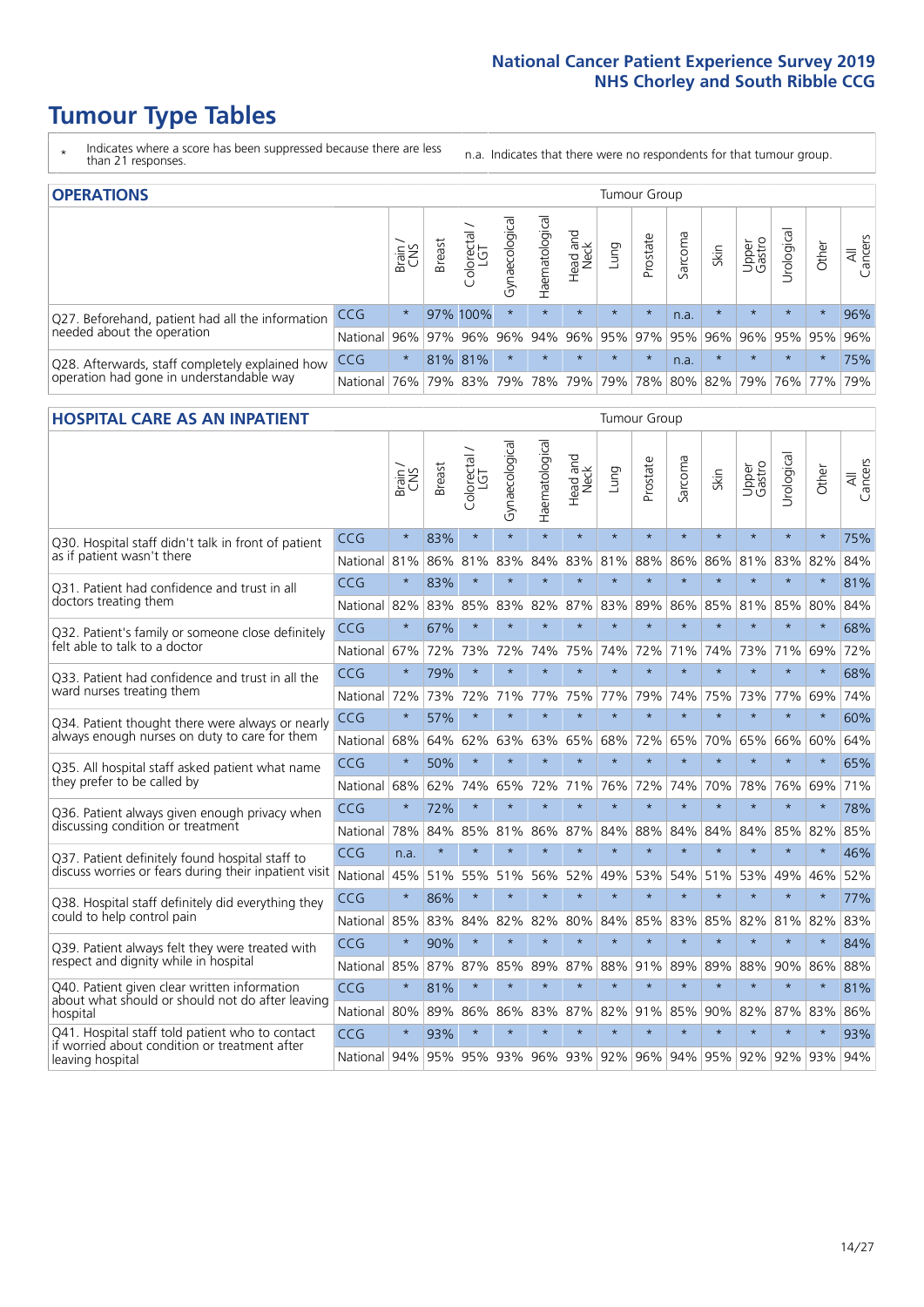# **Tumour Type Tables**

- \* Indicates where a score has been suppressed because there are less than 21 responses.
- n.a. Indicates that there were no respondents for that tumour group.

| <b>HOSPITAL CARE AS A DAY PATIENT / OUTPATIENT</b>                                     | <b>Tumour Group</b> |         |               |                                 |                |                |                         |         |          |         |         |                 |            |         |                |
|----------------------------------------------------------------------------------------|---------------------|---------|---------------|---------------------------------|----------------|----------------|-------------------------|---------|----------|---------|---------|-----------------|------------|---------|----------------|
|                                                                                        |                     | Brain   | <b>Breast</b> | ╮<br>olorectal<br>LGT<br>$\cup$ | Gynaecological | Haematological | ead and<br>Neck<br>Head | Lung    | Prostate | Sarcoma | Skin    | Upper<br>Gastro | Urological | Other   | All<br>Cancers |
| Q43. Patient definitely found hospital staff to                                        | <b>CCG</b>          | $\star$ | 73%           | $\star$                         | $\star$        | $\star$        | $\star$                 | $\star$ | 79%      | $\star$ | $\star$ | $\star$         | $\star$    | $\star$ | 75%            |
| discuss worries or fears during their outpatient or<br>day case visit                  | National            | 66%     | 68%           | 73%                             | 70%            | 73%            | 72%                     | 70%     | 74%      | 72%     | 72%     | 71%             | 67%        | 68%     | 71%            |
| Q44. Cancer doctor had the right documents at<br>patient's last outpatient appointment | <b>CCG</b>          | $\star$ | 95%           | 95%                             | $\star$        | 91%            | $\star$                 | $\star$ | 100%     | $\star$ |         |                 | $\star$    | $\ast$  | 94%            |
|                                                                                        | National            | 94%     | 96%           | 96%                             | 96%            | 97%            | 96%                     | 96%     | 96%      | 96%     | 96%     | 94%             | 96%        | 95%     | 96%            |
| Q46. Beforehand patient completely had                                                 | CCG                 | $\star$ | 85%           | $\star$                         |                |                | $\star$                 | $\star$ | $\star$  | n.a.    |         | $\star$         | $\star$    | $\star$ | 88%            |
| all information needed about radiotherapy<br>treatment                                 | National            | 91%     | 88%           | 83%                             | 88%            | 84%            | 86%                     | 86%     | 88%      | 88%     | 84%     | 86%             | 83%        | 84%     | 86%            |
| Q47. Patient completely given understandable                                           | CCG                 | $\star$ | 65%           | $\star$                         | $\star$        |                | $\star$                 | $\star$ | $\star$  | n.a.    | $\star$ | $\star$         | $\star$    | $\star$ | 63%            |
| information about whether radiotherapy was<br>working                                  | National            | 56%     | 60%           | 57%                             | 61%            | 62%            | 63%                     | 59%     | 60%      | 67%     | 57%     | 52%             | 59%        | 59%     | 60%            |
| Q49. Beforehand patient completely had all                                             | CCG                 | $\star$ | $\star$       | $\star$                         |                | 73%            | $\star$                 | $\star$ | $\star$  | $\star$ | n.a.    | $\star$         | $\star$    | $\star$ | 82%            |
| information needed about chemotherapy<br>treatment                                     | National            | 80%     | 82%           | 86%                             | 87%            | 85%            | 79%                     | 84%     | 86%      | 86%     | 90%     | 84%             | 85%        | 85%     | 84%            |
| Q50. Patient given enough information about                                            | CCG                 | $\star$ | $\star$       | $\star$                         | $\star$        | 55%            | $\star$                 | $\star$ | $\star$  | $\star$ | n.a.    | $\star$         | $\star$    | $\star$ | 72%            |
| whether chemotherapy was working in a<br>completely understandable way                 | National            | 54%     | 62%           | 64%                             | 68%            | 75%            |                         | 57% 67% | 66%      | 71%     | 79%     | 61%             | 68%        | 69%     | 68%            |

#### **HOME CARE AND SUPPORT** Tumour Group

|                                                                                                                   |            | Brain   | Breast  | Colorectal<br>LGT | $\sigma$<br>Gynaecologic | Haematological | Head and<br>Neck | Dung            | Prostate | Sarcoma | Skin    | Upper<br>Gastro | rological   | Other   | All<br>Cancers |
|-------------------------------------------------------------------------------------------------------------------|------------|---------|---------|-------------------|--------------------------|----------------|------------------|-----------------|----------|---------|---------|-----------------|-------------|---------|----------------|
| Q51. Hospital staff definitely gave family or<br>someone close all the information needed to<br>help care at home | <b>CCG</b> | $\star$ | 63%     | 52%               | $\star$                  | $\star$        | $\star$          | $\star$         | 81%      | $\star$ | $\star$ | $\star$         | $\star$     | $\star$ | 61%            |
|                                                                                                                   | National   | 58%     | 58%     | 63%               | 57%                      |                |                  | 62% 67% 59% 61% |          |         | 62% 65% | 60%             | 59% 55%     |         | 60%            |
| Q52. Patient definitely given enough support<br>from health or social services during treatment                   | <b>CCG</b> | n.a.    | 63%     |                   | $\star$                  |                | $\star$          | $\star$         | $\star$  |         | $\star$ | $\star$         | $\star$     | $\star$ | 61%            |
|                                                                                                                   | National   | 42%     | 52%     | 60%               |                          | 45% 51%        | 59%              | 50%             | 48%      |         | 53% 57% |                 | 54% 48% 51% |         | 52%            |
| Q53. Patient definitely given enough support<br>from health or social services after treatment                    | <b>CCG</b> | n.a.    | $\star$ |                   | $\star$                  |                | $\star$          | $\star$         | $\star$  | $\star$ | $\star$ | $\star$         | $\star$     | $\star$ | 57%            |
|                                                                                                                   | National l | 39%     | 41% 53% |                   | 39%                      | $ 43\% $       | 56%              | 40%             | 46%      | 48%     | 59%     | 47%             | 44%         | 44%     | 45%            |

| <b>CARE FROM YOUR GENERAL PRACTICE</b>                                      |              |         |               |                   |                |                |                  | Tumour Group |                             |         |         |                 |            |         |                |
|-----------------------------------------------------------------------------|--------------|---------|---------------|-------------------|----------------|----------------|------------------|--------------|-----------------------------|---------|---------|-----------------|------------|---------|----------------|
|                                                                             |              | Brain   | <b>Breast</b> | Colorectal<br>LGT | Gynaecological | Haematological | Head and<br>Neck | Lung         | Prostate                    | Sarcoma | Skin    | Upper<br>Gastro | Urological | Other   | All<br>Cancers |
| Q54. GP given enough information about<br>patient's condition and treatment | CCG          | n.a.    | 95%           | $\star$           | $\star$        | $\star$        | $\star$          | $\star$      | 100%                        | $\star$ | $\star$ | $\star$         | $\star$    | $\star$ | 97%            |
|                                                                             | National 91% |         |               | 96% 95%           | 95%            |                |                  |              | 96% 94% 94% 96% 94% 96% 93% |         |         |                 |            | 95% 94% | 95%            |
| Q55. General practice staff definitely did                                  | <b>CCG</b>   | $\star$ | 63%           | $\star$           | $\star$        | $\star$        | $\star$          | $\star$      | 77%                         | $\star$ | $\star$ | $\star$         | $\star$    | $\star$ | 63%            |
| everything they could to support patient during<br>treatment                | National     | 55%     |               | 58% 59%           | 56%            |                | 56% 59%          |              | 56% 64%                     |         | 56% 65% | 59%             |            | 59% 55% | 58%            |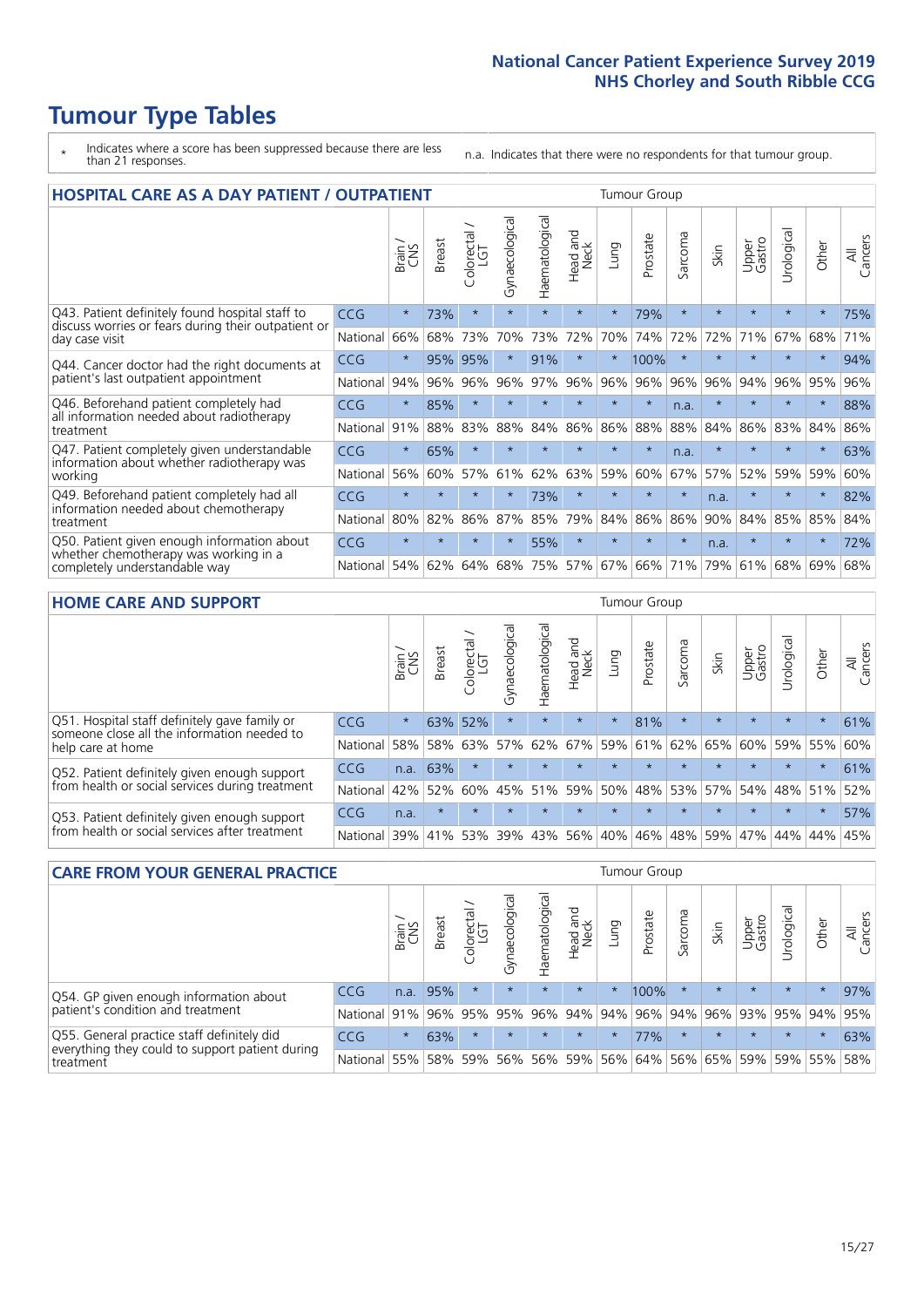# **Tumour Type Tables**

- \* Indicates where a score has been suppressed because there are less than 21 responses.
- n.a. Indicates that there were no respondents for that tumour group.

|  | <b>YOUR OVERALL NHS CARE</b> |  |  |
|--|------------------------------|--|--|
|--|------------------------------|--|--|

| <b>YOUR OVERALL NHS CARE</b>                                    |            |              |               |                   |                |                |                         |          | <b>Tumour Group</b> |         |         |                 |                 |         |                |  |  |
|-----------------------------------------------------------------|------------|--------------|---------------|-------------------|----------------|----------------|-------------------------|----------|---------------------|---------|---------|-----------------|-----------------|---------|----------------|--|--|
|                                                                 |            | Brain<br>CNS | <b>Breast</b> | Colorectal<br>LGT | Gynaecological | Haematological | aad and<br>Neck<br>Head | Lung     | Prostate            | Sarcoma | Skin    | Upper<br>Gastro | Irological<br>⊃ | Other   | All<br>Cancers |  |  |
| Q56. Different people treating and caring for                   | <b>CCG</b> | $\star$      | 77%           | 67%               | $\star$        | 65%            | $\star$                 | $\star$  | 83%                 | $\star$ | $\star$ | $\star$         | $\star$         | $\ast$  | 76%            |  |  |
| patient always work well together to give best<br>possible care | National   | 60%          | 73%           | 73%               | 69%            | 75%            | 73%                     | 73%      | 75%                 | 70%     | 79%     | 69%             | 74%             | 68%     | 73%            |  |  |
| Q57. Patient given a care plan                                  | <b>CCG</b> | $\star$      | 51%           | 33%               | $\star$        |                | $\star$                 |          | 55%                 | $\star$ | $\star$ | $\star$         |                 | $\ast$  | 43%            |  |  |
|                                                                 | National   | 36%          | 41%           | 40%               | 34%            | 36%            | 39%                     | 36%      | 40%                 | 34%     | 44%     | 36%             | 33%             | 31%     | 38%            |  |  |
| Q58. Overall the administration of care was good                | <b>CCG</b> | $\star$      |               | 98% 81%           | $\star$        | 91%            | $\ast$                  | $\star$  | 97%                 | $\star$ | $\star$ | $\star$         | $\star$         | $\ast$  | 91%            |  |  |
| or very good                                                    | National   | 85%          | 90%           | 88%               | 87%            | 91%            | 90%                     | 90%      | 88%                 | 88%     | 90%     | 86%             | 85%             | 87%     | 89%            |  |  |
| Q59. Patient felt length of time for attending                  | <b>CCG</b> | $\star$      | 74%           | 63%               |                | 83%            | $^\star$                | $^\star$ | 91%                 | $\star$ | 头       |                 |                 | $\ast$  | 70%            |  |  |
| clinics and appointments for cancer was about<br>right          | National   | 58%          | 68%           | 73%               | 66%            | 66%            | 71%                     | 71%      | 76%                 | 68%     | 73%     | 66%             | 75%             | 64%     | 69%            |  |  |
| Q60. Someone discussed with patient whether                     | <b>CCG</b> | $\star$      | 16%           | 41%               |                | 29%            | $\star$                 | $\star$  | 21%                 | $\star$ | $\star$ | $\star$         | $\star$         | $\star$ | 23%            |  |  |
| they would like to take part in cancer research                 | National   | 42%          | 30%           | 32%               | 31%            | 33%            | 21%                     | 34%      | 31%                 | 36%     | 20%     | 36%             | 21%             | 32%     | 30%            |  |  |
| Q61. Patient's average rating of care scored from               | <b>CCG</b> | $\star$      | 9.0           | 8.2               | $\star$        | 8.8            | $\ast$                  | $\star$  | 9.5                 | $\star$ | $\star$ | $\star$         | $\star$         | $\ast$  | 8.8            |  |  |
| very poor to very good                                          | National   | 8.6          | 8.9           | 8.8               | 8.7            | 8.9            | 8.8                     | 8.8      | 8.8                 | 8.8     | 8.9     | 8.7             | 8.7             | 8.7     | 8.8            |  |  |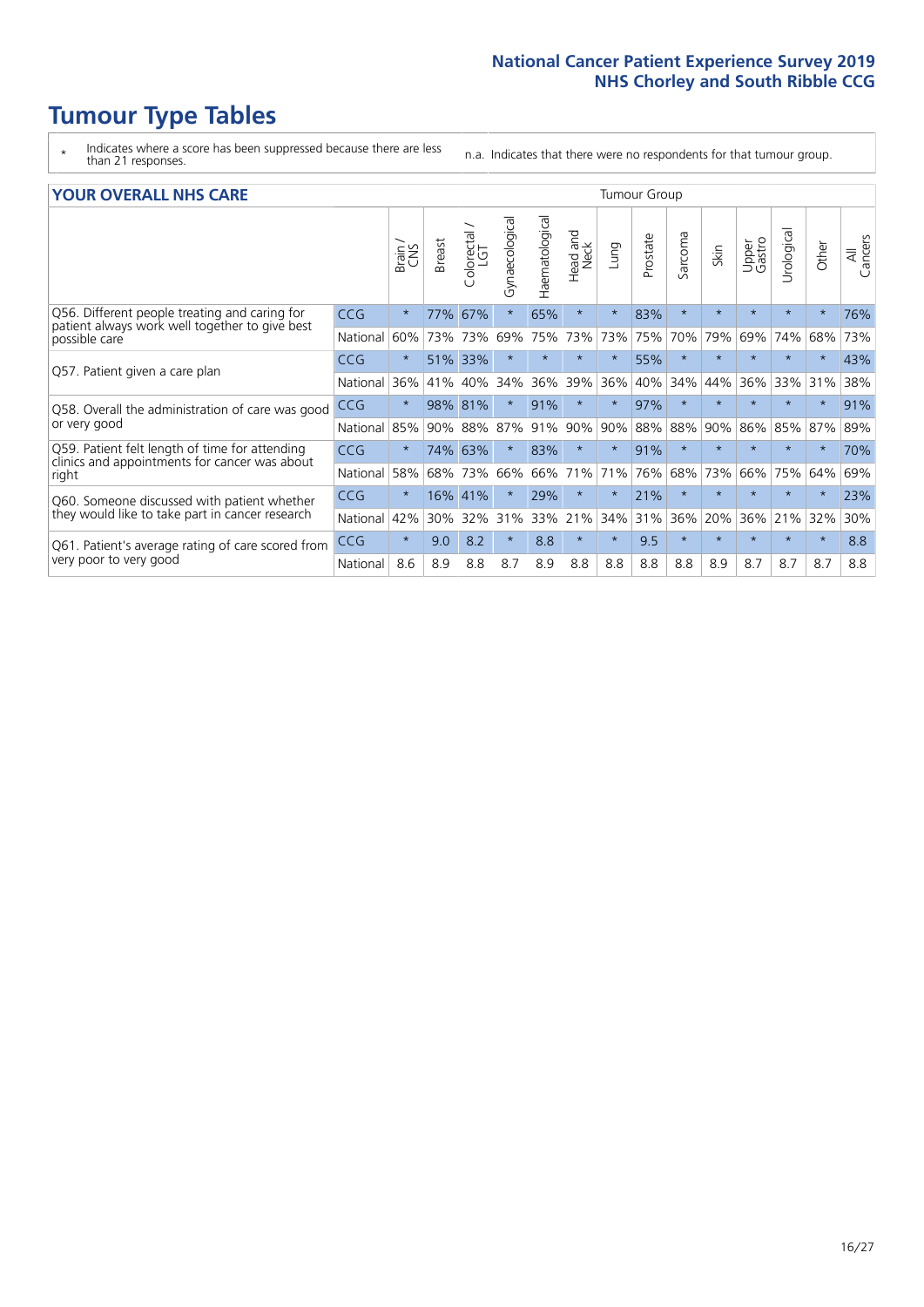### **Year on Year Charts**





#### **DIAGNOSTIC TESTS**





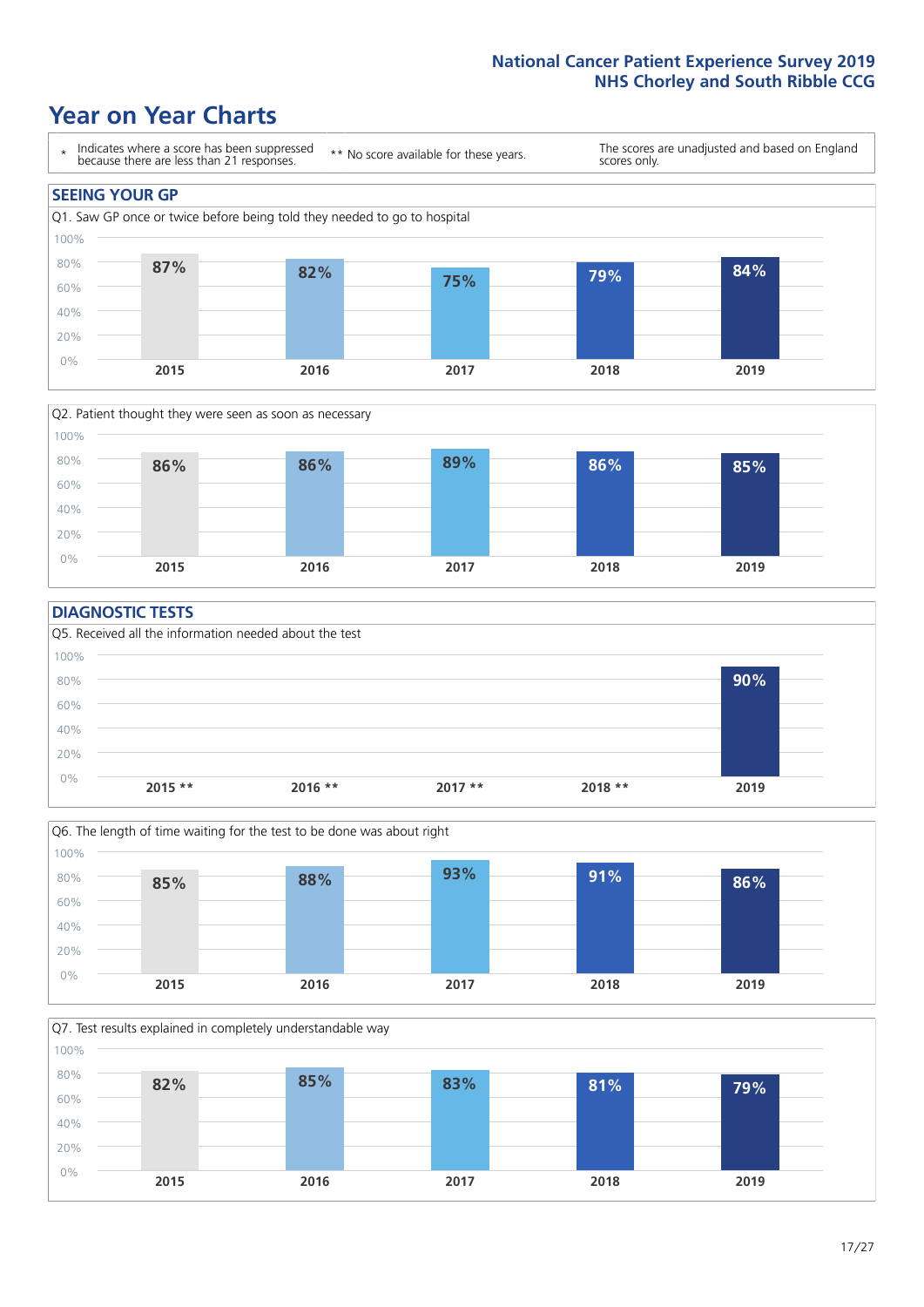







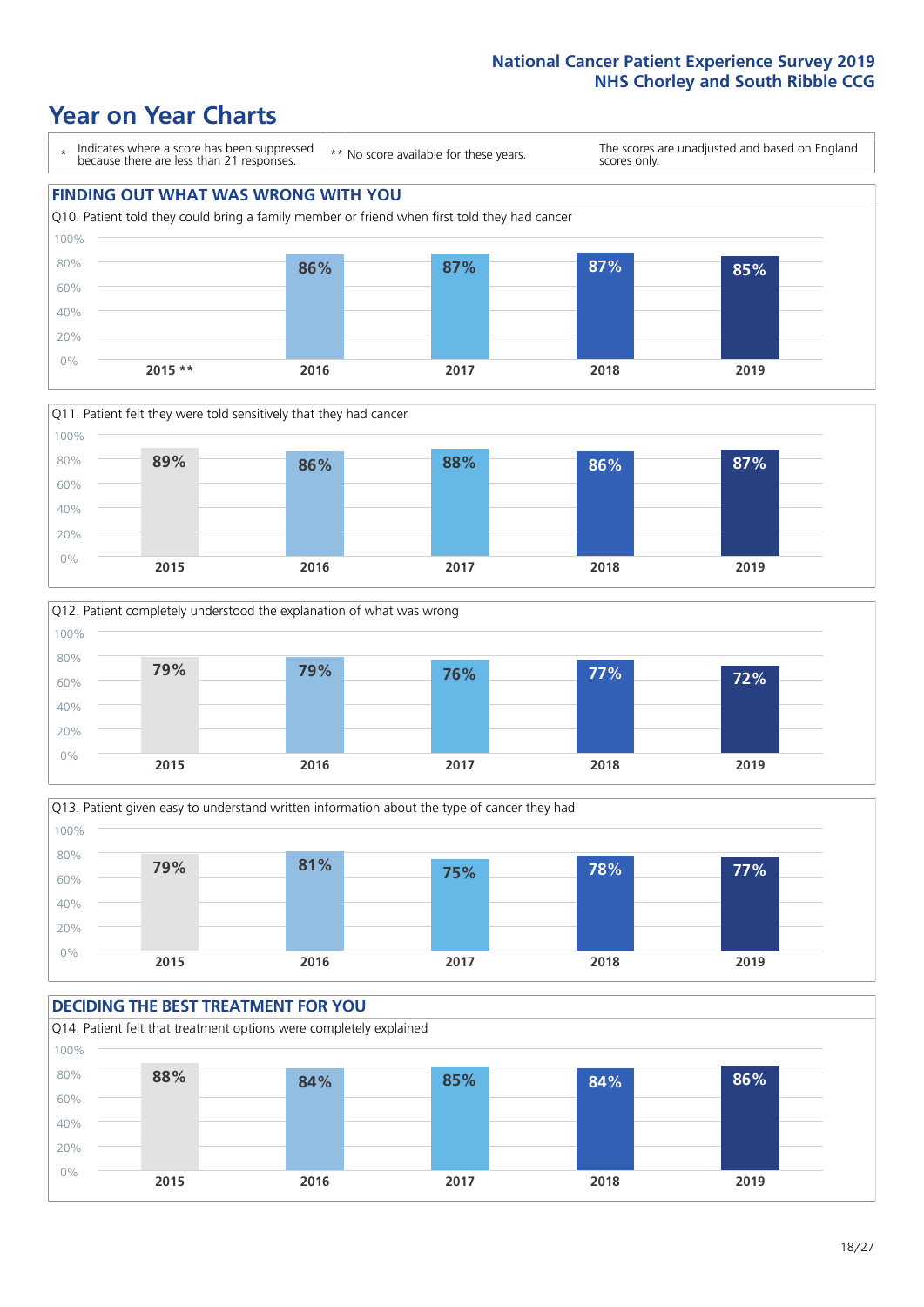







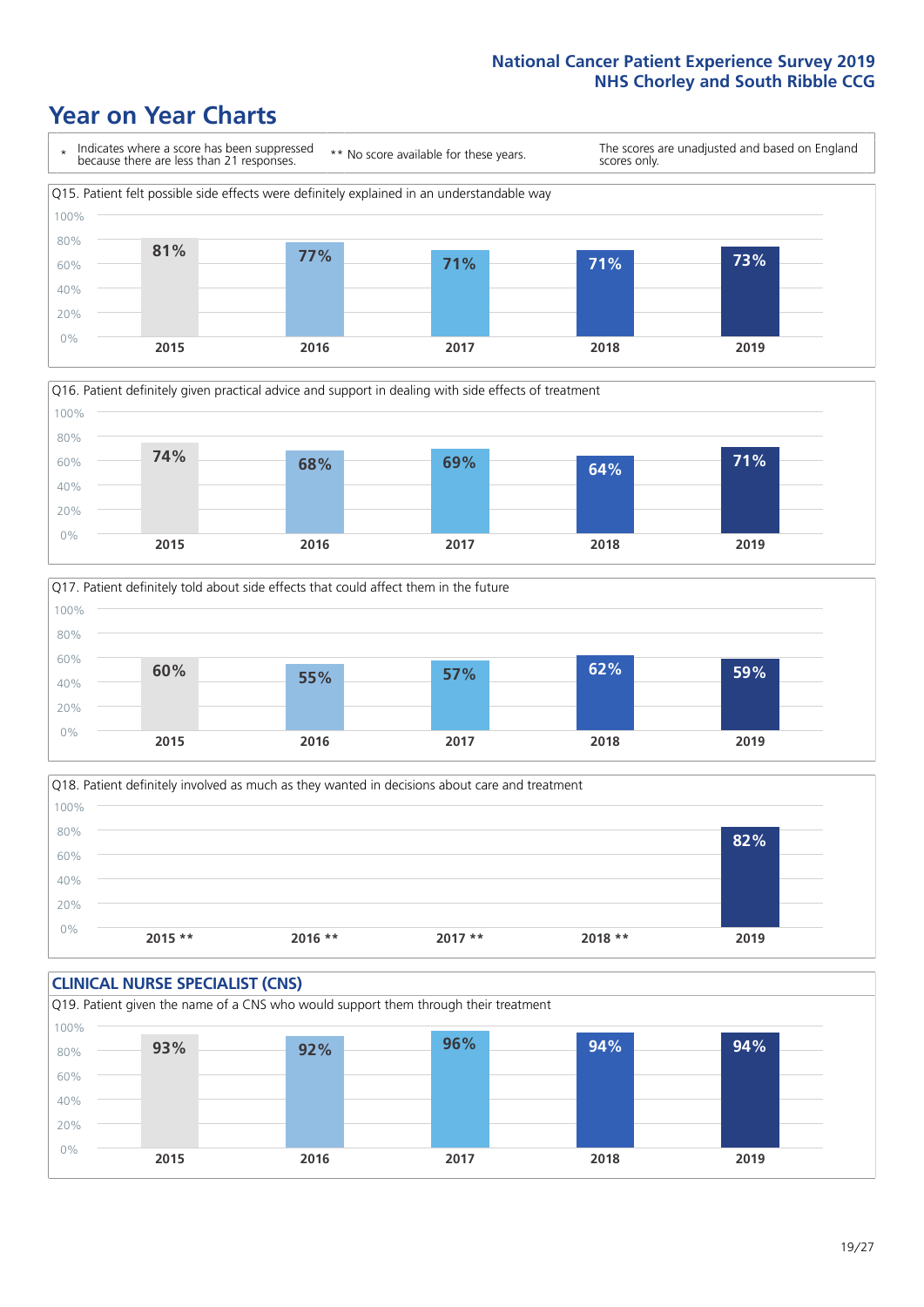







Q24. Hospital staff gave information on getting financial help or possible benefits 0% 20% 40% 60% 80% 100% **2015 2016 2017 2018 2019 63% 60% 62% 61% 52%**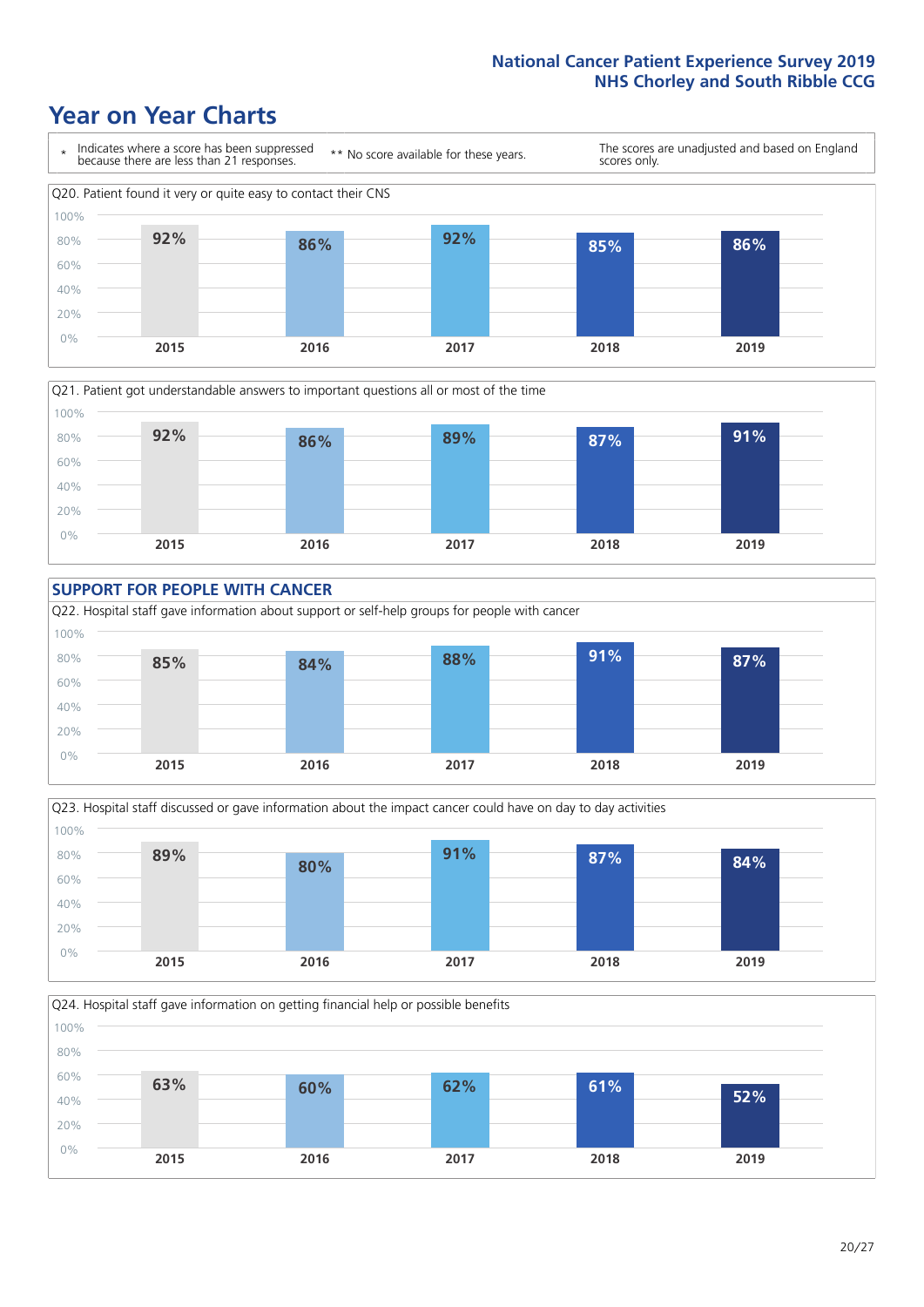### **Year on Year Charts**



#### **OPERATIONS**





#### **HOSPITAL CARE AS AN INPATIENT** Q30. Hospital staff didn't talk in front of patient as if patient wasn't there 0% 20% 40% 60% 80% 100% **2015 \*\* 2016 \*\* 2017 \*\* 2018 \*\* 2019 75%**

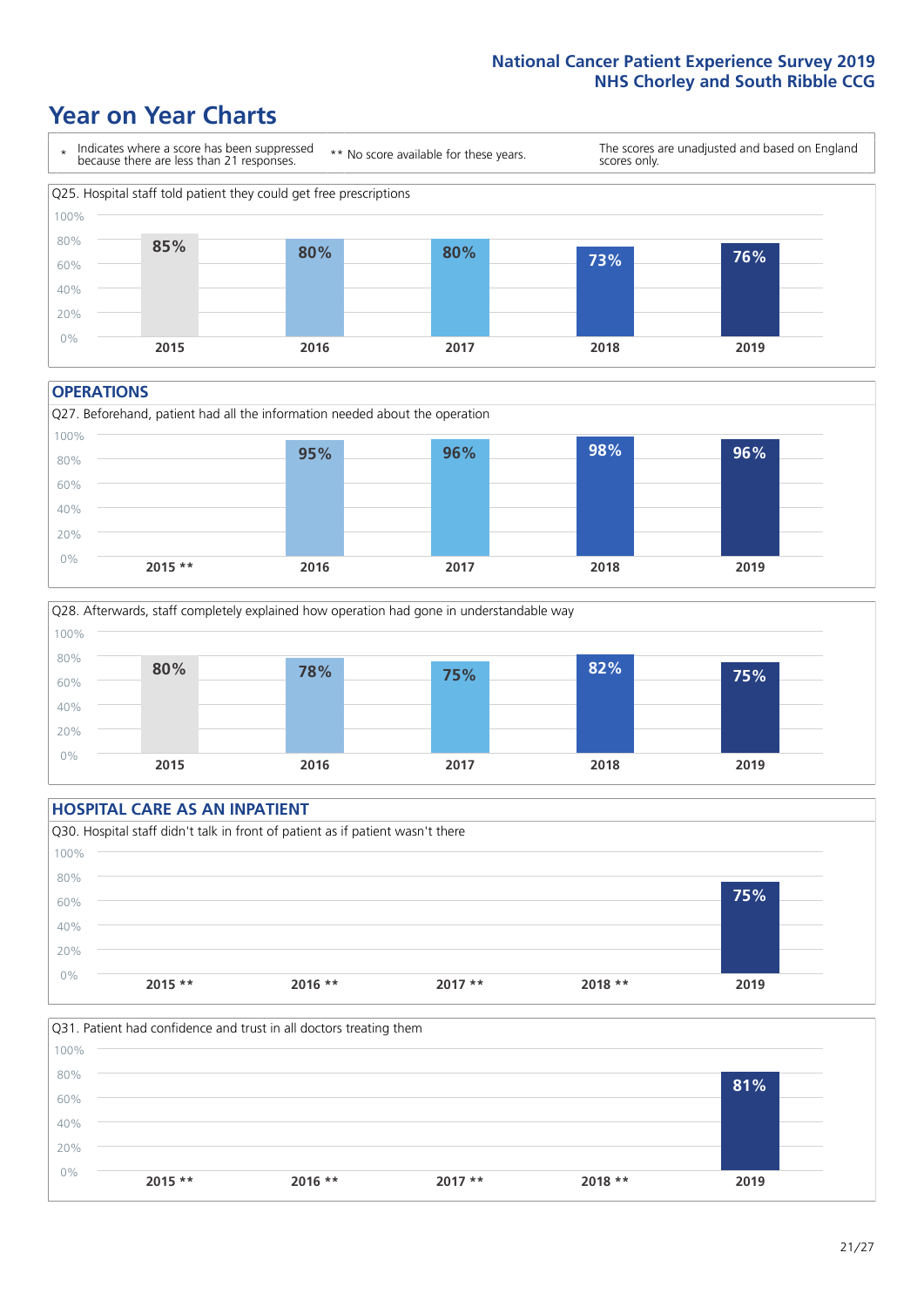







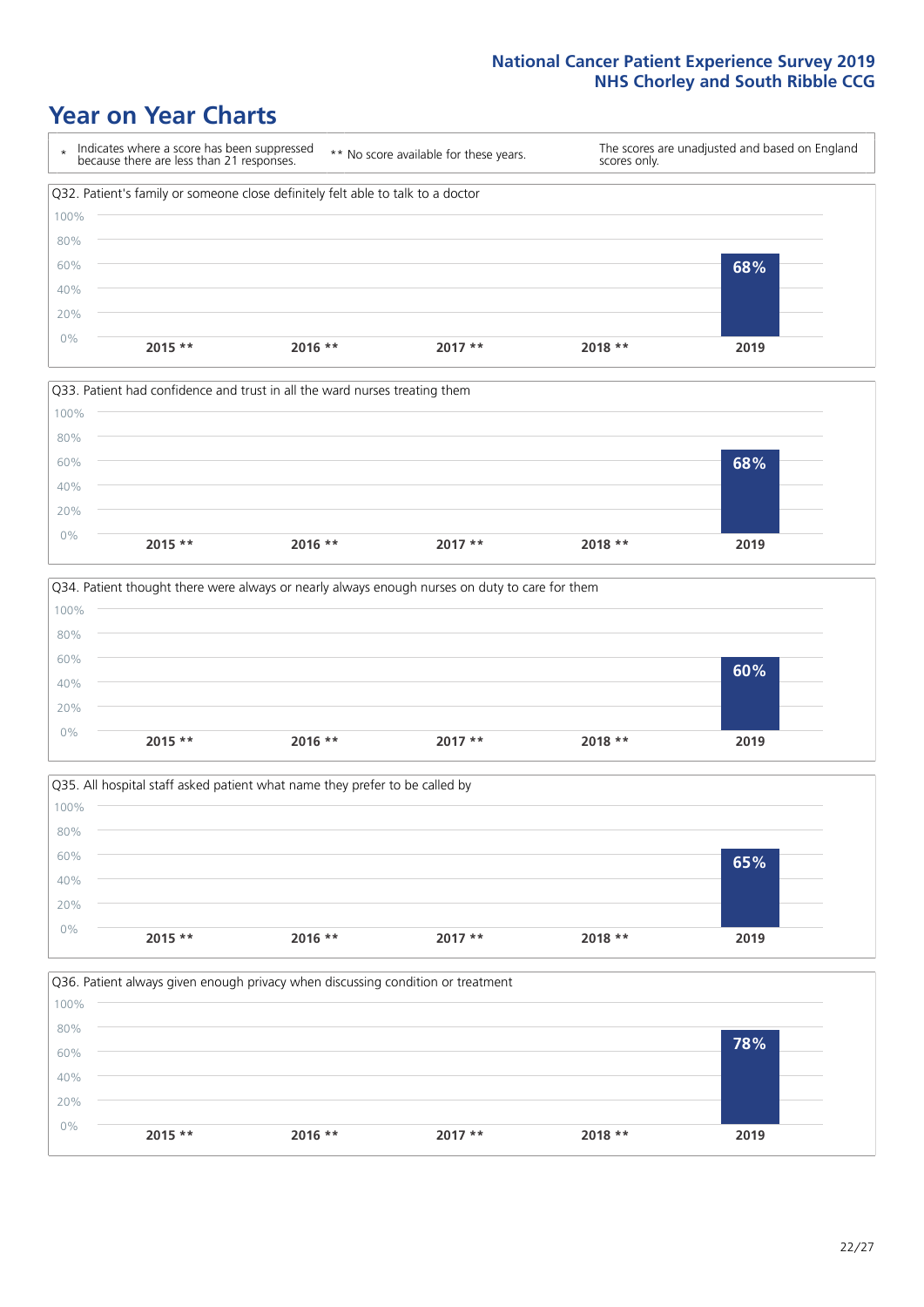







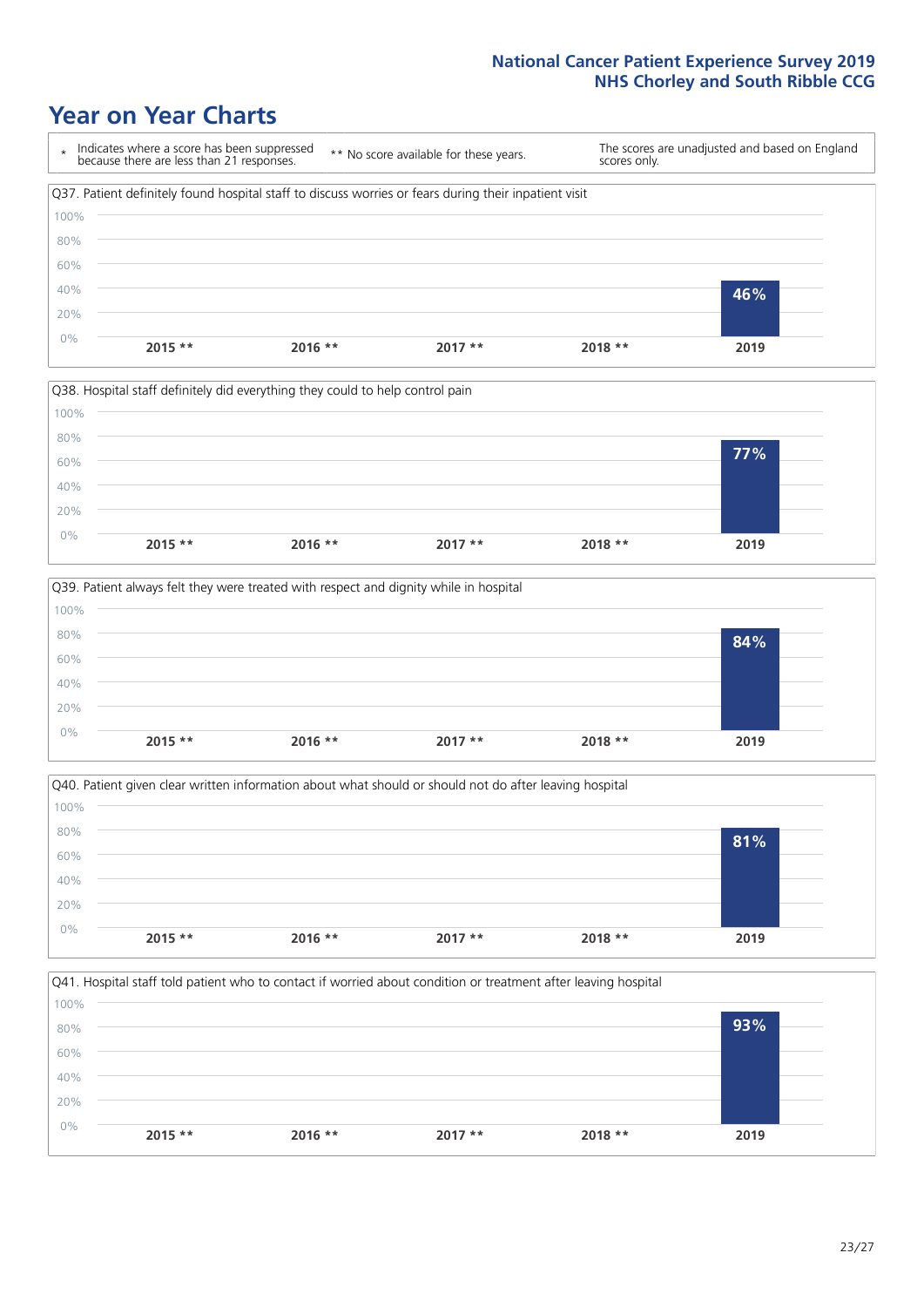### **Year on Year Charts**

\* Indicates where a score has been suppressed because there are less than 21 responses.

\*\* No score available for these years.

The scores are unadjusted and based on England scores only.

#### **HOSPITAL CARE AS A DAY PATIENT / OUTPATIENT**









Q49. Beforehand patient completely had all information needed about chemotherapy treatment 100%

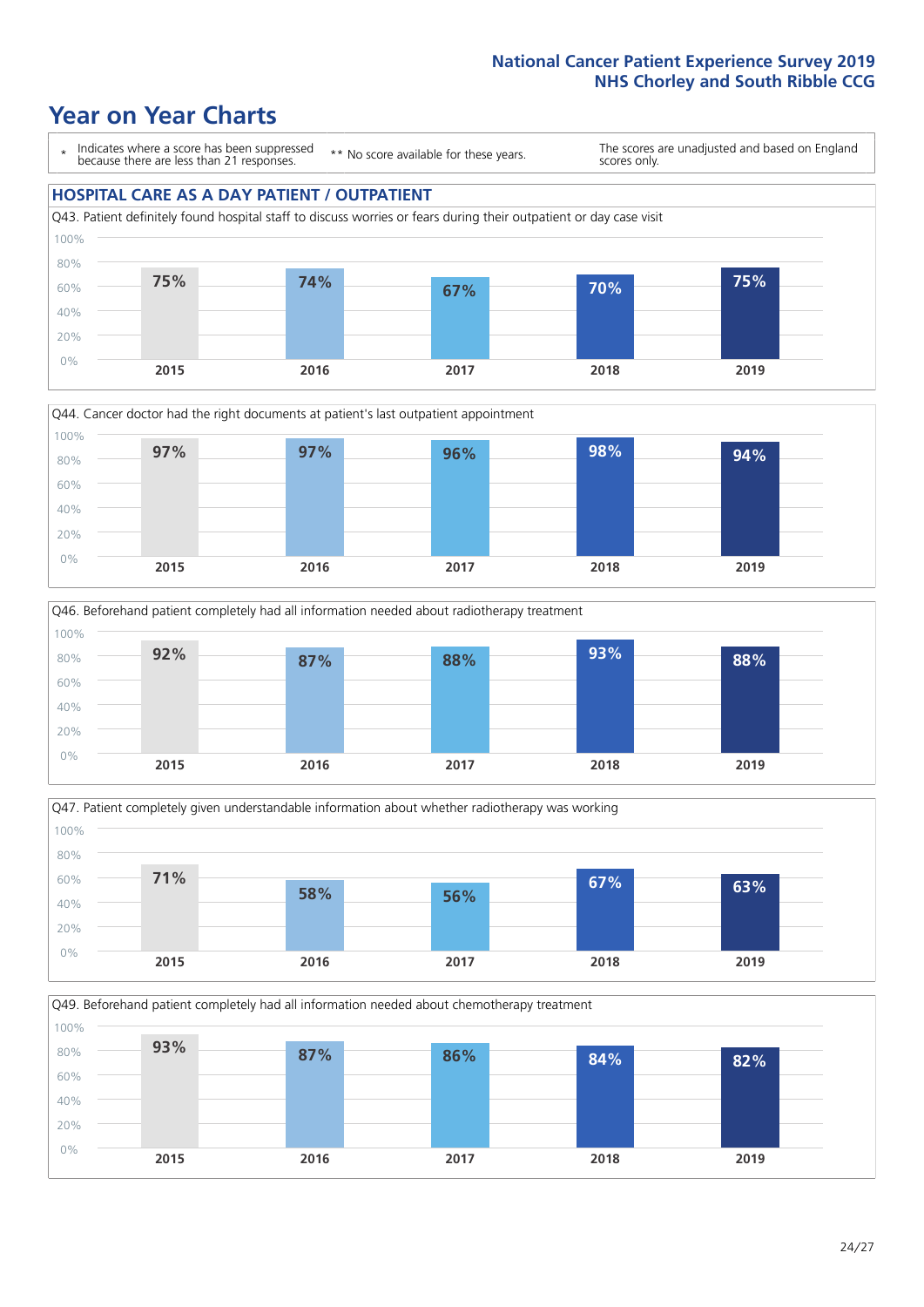### **Year on Year Charts**



#### **HOME CARE AND SUPPORT**







#### **CARE FROM YOUR GENERAL PRACTICE** Q54. GP given enough information about patient's condition and treatment 0% 20% 40% 60% 80% 100% **2015 2016 2017 2018 2019 96% 93% 97% 96% 97%**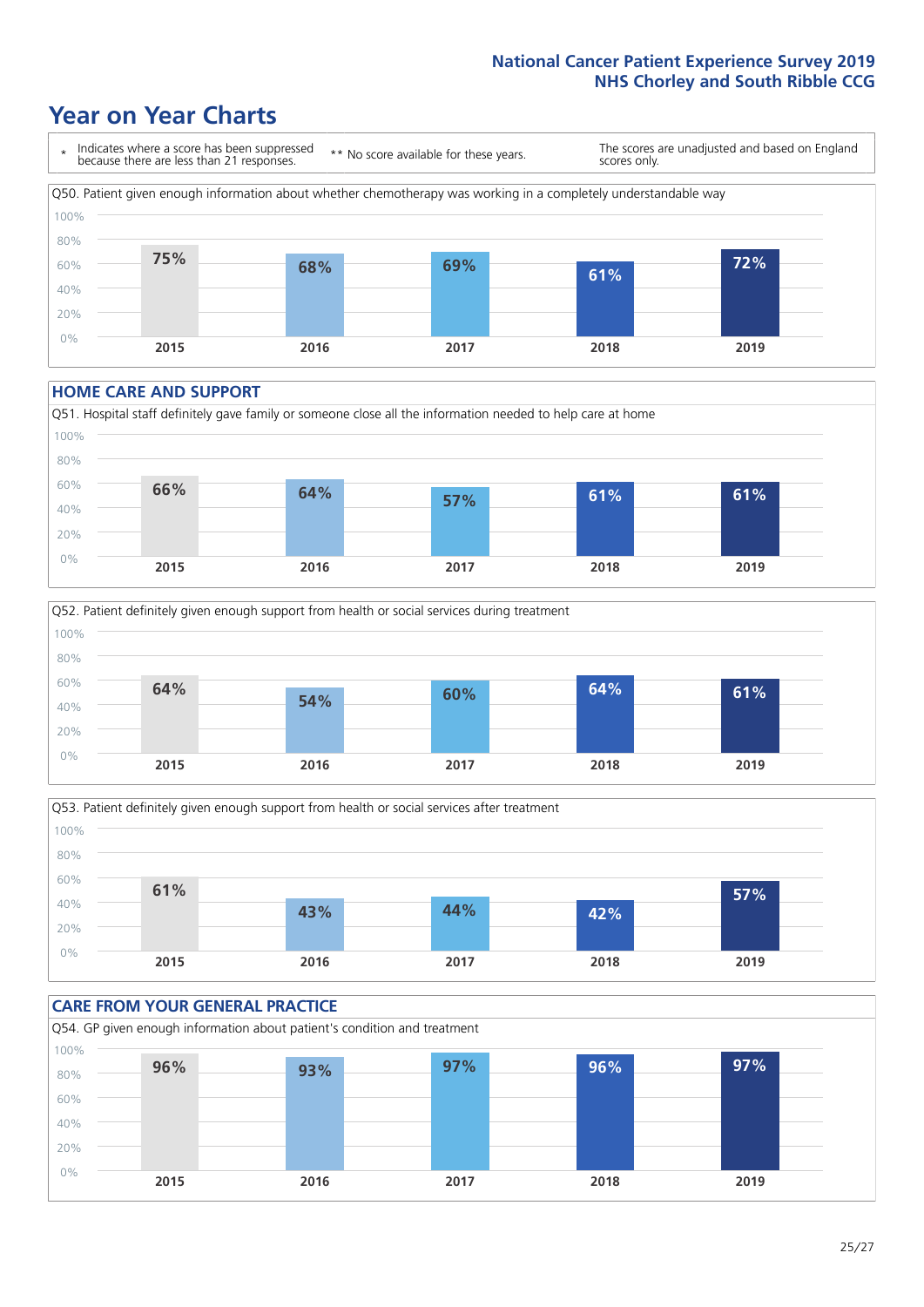### **Year on Year Charts**

\* Indicates where a score has been suppressed because there are less than 21 responses. \*\* No score available for these years. The scores are unadjusted and based on England scores only. Q55. General practice staff definitely did everything they could to support patient during treatment 0% 20% 40% 60% 80% 100% **2015 2016 2017 2018 2019 65% 64% 58% 56% 63%**

#### **YOUR OVERALL NHS CARE**







Q59. Patient felt length of time for attending clinics and appointments for cancer was about right